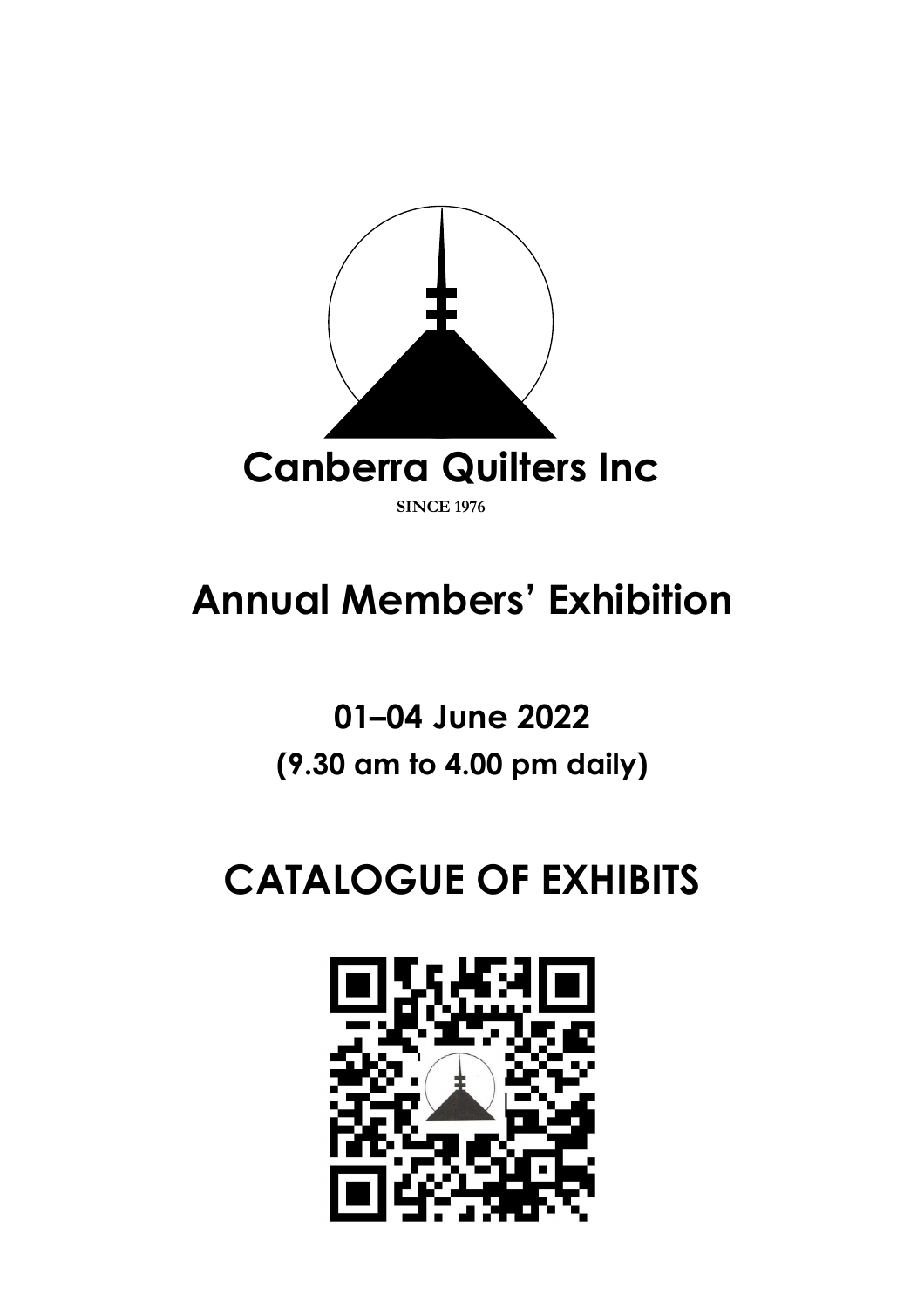## **Contents**

| Canberra Quilters Inc.                    | 2  |
|-------------------------------------------|----|
| Sales Room                                | 3  |
| <b>Quilts for Others</b>                  | 3  |
| Judge                                     | 3  |
| 0. Display only - Not for Judging         | 4  |
| 1. Challenge Quilt - One Colour Many Hues | 5  |
| 2. Mixed Media and Art Quilt (open)       | 5  |
| 3. Group Quilt (open)                     | 6  |
| 4. Commercially Quilted Quilt (open)      | 6  |
| 5. Tiny Teasure Quilt (open)              | 9  |
| 6. Wearable Art (open)                    | 9  |
| 7. Large Quilt (amateur)                  | 9  |
| 8. Small Quilt (amater)                   | 11 |
| 9. Large Quilt (professional)             | 12 |
| 10. Small Quilt (professional)            | 14 |
| 12. Quilts by Youths (secondary school)   | 14 |
| Prizewinners                              | 15 |
| Index of Exhibitors                       | 16 |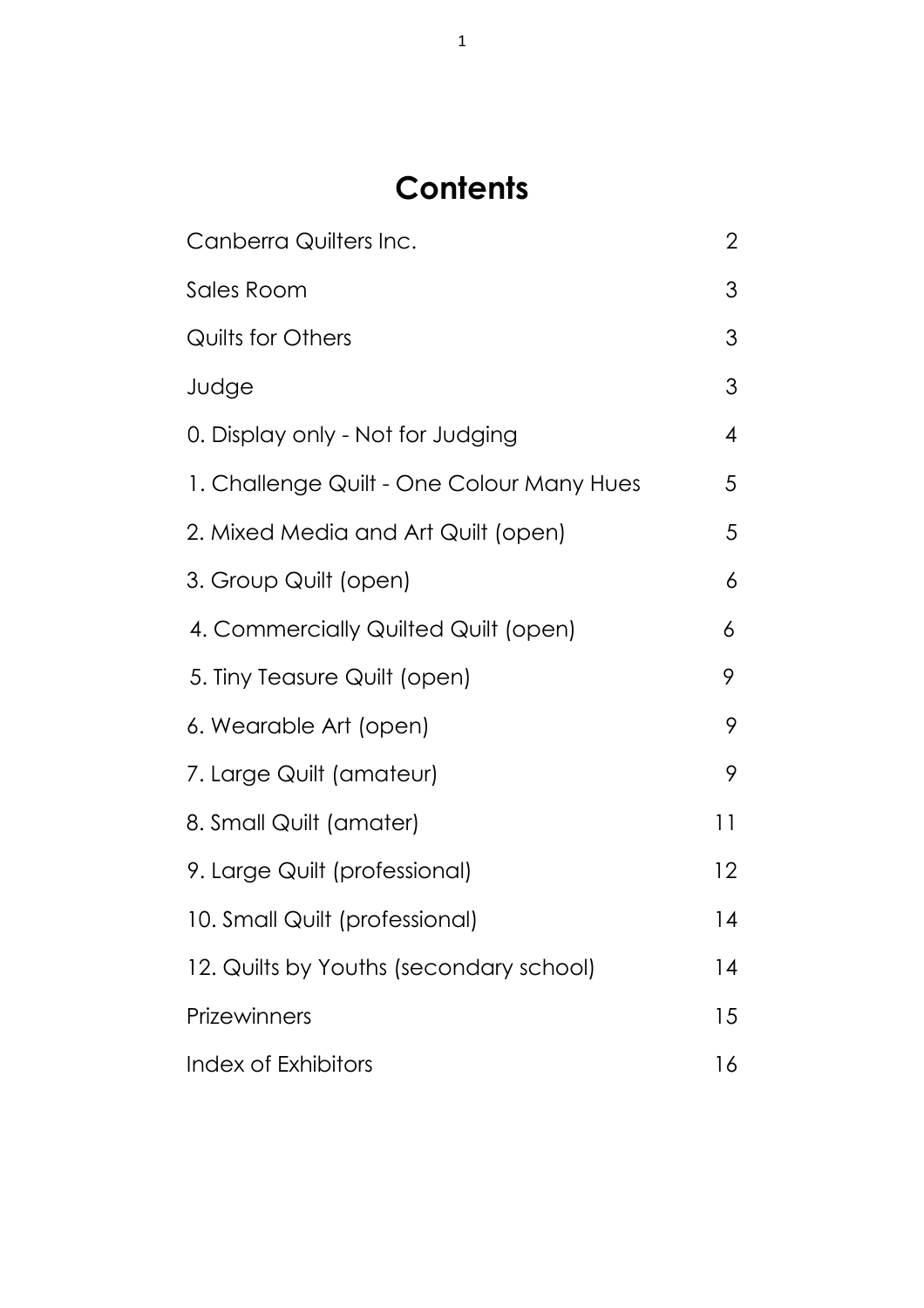### Canberra Quilters Inc.

Canberra Quilters Inc. was formed in June 1976. Our aims and objectives are to:

- promote the art of patchwork and quilting in Canberra
- bring together people interested in patchwork and quilting
- encourage and maintain high standards of workmanship and design in both traditional and contemporary patchwork and quilting
- organise exhibitions
- publish a newsletter

### **Meetings**

Meetings are conducted in our premises at the Cook Community Hub in Templeton Street, Cook and are held on the:

- first Thursday of each month, February to December, from 7.30 p.m.
- third Wednesday of each month, from 9.30 a.m. to 12.30 p.m.
- fourth Friday of each month, from 10.00 a.m. to 1.00 p.m.

Visitors are always welcome.

For the many activities outside these regular meetings, please consult our website.

### Membership Membership

Membership is calculated annually by calendar year (1 January to 31 December). For 2019 it is:

- adult \$60
- junior \$20

#### Website

www.canberraquilters.org.au

**Special thanks to our exhibition sub-committee and to all the members, friendship groups and other supporters, who generously volunteered so much of their time and worked so hard to make our exhibition a success again this year.**

#### Office Bearers

President Vice-president Secretary Treasurer Librarian Exhibition Co-ordinator Publicity Officer Communications Officer Membership Secretary Workshop Co-ordinator Newsletter Editor Sponsorship Officer

Katie Ley Yvonne Williams Jan Lohrey Bev Langdon Beth Clary Cornelia Reppin Janet Gahan Janet Cruise Becky Bradford Karen Kerr Christine Keogh Raylee Bielenberg

> Cornelia Reppin Wendy Saclier Joanne West Debbie White Karen Brown

#### 2022 Exhibition Committee

| <b>Exhibition Co-ordinator</b> | Cornelia Reppin   |
|--------------------------------|-------------------|
| <b>Exhibition Designer</b>     | Donna Russell     |
| <b>Exhibition Secretary</b>    | Cornelia Reppin   |
| Publicity Officer              | Janet Gahan       |
| Sponsorship Officer            | Raylee Bielenberg |
| Roster Co-ordinator            | Christine Stewart |
|                                | Barbara Kennedy   |

Raffle Co-ordinator Sales Room Co-ordinators

Quilts for Others Co-ordinator Catalogue and Quilt Label Designer

#### Accredited Teachers

| Jenny Bowker            | 62812356  |
|-------------------------|-----------|
| Mary Kennedy            | 6241 3739 |
| Ann-Maree Jacobs        | 6258 1621 |
| Wendy Saclier           | 6281 4117 |
| Hilary Metcalf (Dalmeny | 4476 7695 |
|                         |           |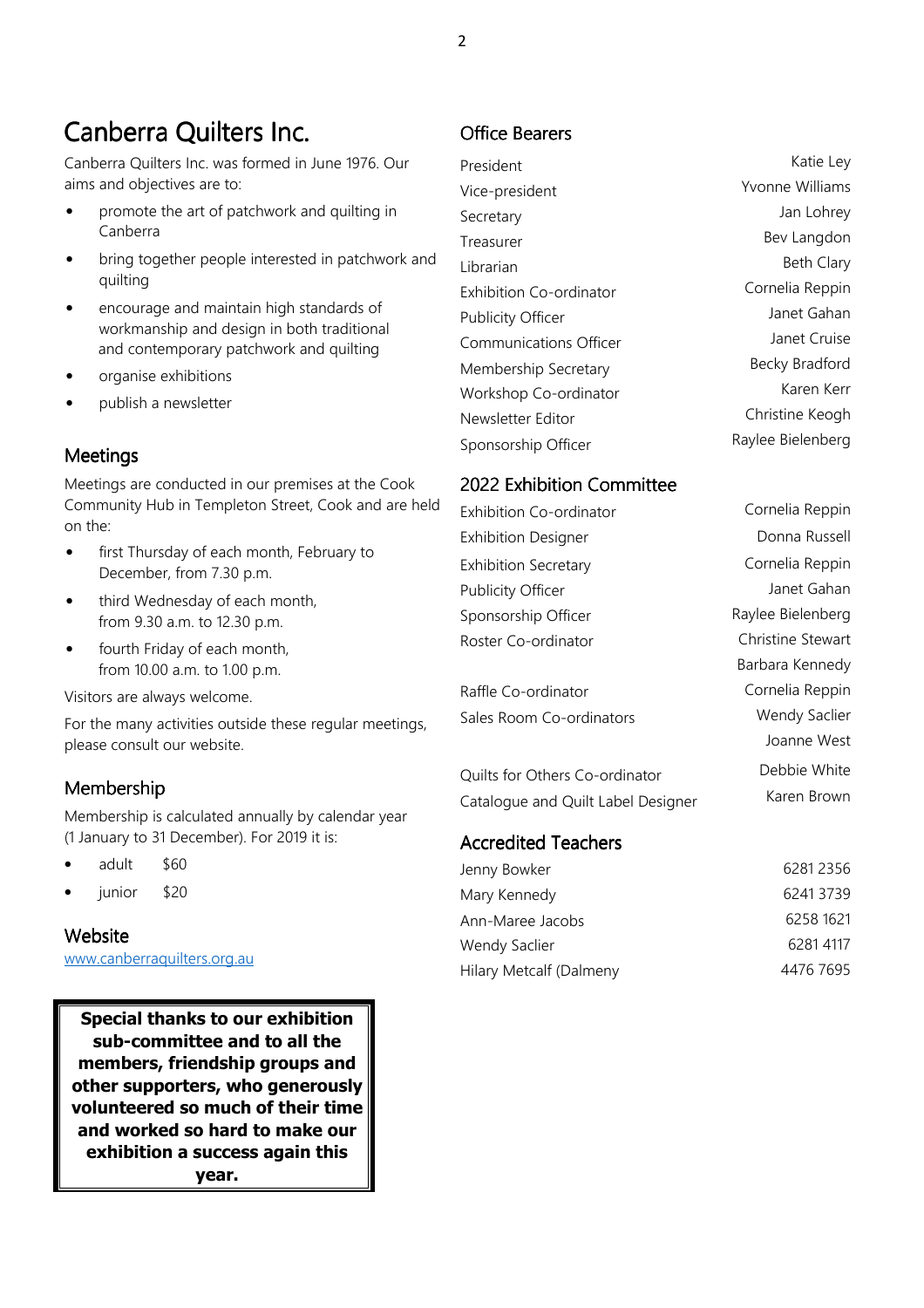### Canberra Quilters Inc.

Canberra Quilters Inc is the oldest patchwork group in Australia. Founded in 1976 by Margaret Paxton-Rolfe, it began life as 'The Patchwork Group'. This fledgling group, which met in members' homes, has grown steadily and now enjoys a membership of several hundred and its own premises at Cook Community Hub.

Canberra Quilters is a diverse group ranging from beginner quilters to professional quilt makers and includes authors, journalists and teachers among the membership. Many members have won distinctions and awards both nationally and internationally, have had work featured in publications and have authored well-known patchwork and quilting books.

Canberra Quilters offers an annual exhibition, a full palette of workshops, an annual retreat, a teacher accreditation program and a quilt appraisal service. A quarterly newsletter, *Connecting Threads*, is published and provided to members.

# Sales Room

Canberra Quilters established its Sales Room in response to visitors' requests to be able to purchase high quality handmade items at the Exhibition. Our members have worked hard all year to make almost 5000 items from which you can select. You will find an exciting array of items from Christmas decorations and doorstops to cushions and quilts to delight you. Make a visit to our unique and highly successful Sales Room a priority.

# Quilts for Others

Canberra Quilters' Quilts for Others group has been making quilts for distribution to Canberra charities since 2000. Over 22 years, we have made and distributed more than 5000 quilts to local charities. The group also volunteers more time to demonstrate how we make quilts, so visit the Quilts for Others area at the exhibition to watch and ask questions, to be intrigued and inspired.

# Judge

It is with great pleasure that we welcome Deborah Louie as our judge for this year's exhibition. An acclaimed and multi award winning quilting designer and tutor, Deborah's love of colour, sewing and textiles started when she was growing up in the family textile business in Sydney. She studied colour and design, before commencing work in the textile printing industry. Her true passion was found later when she spent time at home with her young family and fell in love with quilting.

In the mid-1990s, Deborah started her own domestic machine quilting business, quilting over 600 quilts for clients, which developed her skill in both traditional and contemporary design. Deborah believes quilting is a labour of love, and each quilt is a beautiful piece of textile decorative art.

Deborah loves creating new designs and teaching quilting. She has been a regular exhibitor for QuiltNSW, since 1996, including special exhibitions *Colours of Australia, Australia Dreaming, Evolution-Change-Challenge* and yearly challenges.

Her diverse quilting journey also includes:

- accredited tutoring through QuiltNSW in Special Techniques;
- ambassadorship for BERNINA Australia;
- teaching throughout Australia and New Zealand for symposiums, conventions, guilds, patchwork shops and groups since 2000;
- a regular column for Quilters Companion magazine that includes advice for domestic machine quilting and production of several highly popular DVDs; and
- Self-publishing skill-building books on machine quilting and machine appliqué.

Deborah has a new book out, called *Machine Magic*, which has just hit the market.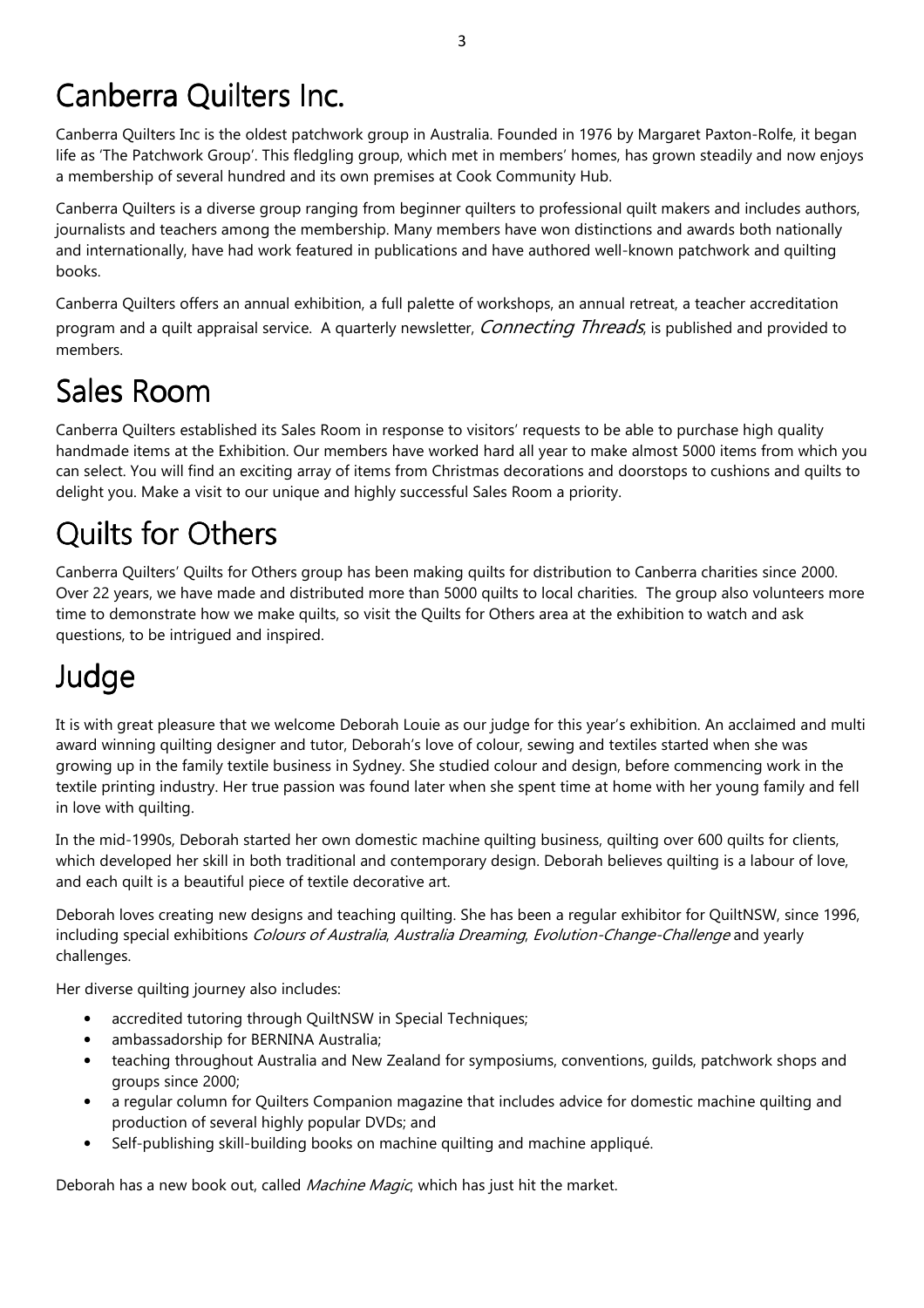### **Category 0 – Display Only – Not for Judging**

| 1              | <b>Christine</b><br><b>Barnicoat</b>     | <b>Charley's Birds</b><br>Christine has long admired the art work of Charley Harper who produced paintings and<br>prints for a number of conservation organisations in north and south America. This kit,<br>based on an original artwork of his, gave her the opportunity to play with coloured<br>threads and fancy stitches on her domestic sewing machine. | 131 x 103 cm |
|----------------|------------------------------------------|----------------------------------------------------------------------------------------------------------------------------------------------------------------------------------------------------------------------------------------------------------------------------------------------------------------------------------------------------------------|--------------|
| $\overline{2}$ | <b>Raylee Bielenberg</b>                 | <b>Night Roasters</b><br>A fire at night is always beautiful and the sweet sugary treats of roasted marshmallows<br>are a fun indulgence. Raylee prefers the roasting to be mild, no burned sugar thanks.                                                                                                                                                      | 173 x 149 cm |
| 3              | <b>Liz Bonner</b>                        | Hope<br>Liz loves chintz fabric and when this 1830 - 1840 Lemoyne star quilt from upstate New<br>York was reproduced by Moda for their Collection for a Cause fabric, she had to make it.<br>Proceeds from the sale of the fabric collection, Hope, were donated to The ALS<br>Association. Commercially quilted by June Ey of Bluebell A1 Quilting            | 185 x 174 cm |
|                | <b>Jenny Bowker</b>                      | <b>Pretty Maids in a Row</b><br>Jenny spent a large part of the last Covid lockdown playing with an Altered<br>Kaleidoscope Block. Combined with a Snowball it was a lovely Clamshell - a SuperClam.<br>This quilt is named for a nursery rhyme as it kept rolling through her head as she<br>worked on the series.                                            | 150 x 132 cm |
| 5              | <b>Jenny Bowker</b>                      | <b>Silver Bells and Cockle Shells</b><br>During the last lockdown, Jenny made a series of quilts based on a SuperClam design -<br>a combination of an Altered Kaleidoscope Block and a Snowball. This one is named for<br>its resemblance to her mental image of the nursery rhyme.                                                                            | 186 x 168 cm |
| 6              | <b>Primrose Brimson</b>                  | <b>Golden Samurai</b><br>Small Japanese figures on gold background.<br>Commercially quilted by June Ey of Bluebell A1 Quilting                                                                                                                                                                                                                                 | 198 x 188 cm |
| 7              | <b>Janet Cruise</b>                      | <b>Kaffe for Kris</b><br>A member of Janet's friendship group died 2 years ago and her family gave the group<br>her stash of Kaffe Fassett. They all made a quilt from their share. This quilt is in memory<br>of Kris.                                                                                                                                        | 207 x 155 cm |
| 8              | <b>Jan Hastings</b>                      | <b>Rhapsody in Blue</b><br>A kit purchased from Petra Prins in Amsterdam using reproduction Dutch fabric. Jan<br>loved doing the applique.                                                                                                                                                                                                                     | 137 x 136 cm |
| 9              | <b>Katharine Pierce</b><br>and Sue Lyons | <b>Aussie Icons</b><br>124 x 105 cm<br>This quilt, made by Kathy and Sue, used patterns from the Monica Poole Collection.<br>They shared the construction, assembly and quilting. Their theme was "Australian<br>animals".                                                                                                                                     |              |
| 10             | <b>Katharine Pierce</b>                  | <b>Spiral Galaxies</b><br>Inspired by the traditional snail's trail pattern, Kath designed and made this quilt to<br>simulate spiral galaxies in space. Both hand and machine quilted, in blues and greens, it<br>was a rewarding exercise.                                                                                                                    | 178 x 177 cm |
| 11             | <b>Kristie Taylor</b>                    | <b>Little Animal Blocks for Baby</b><br>Baby quilt machine embroidered with baby animals in polyester thread on 100 per cent<br>cotton. Backing 100 per cent cotton flannelette.                                                                                                                                                                               | 90 x 69 cm   |
| 12             |                                          | <b>Quilt Withdrawn</b>                                                                                                                                                                                                                                                                                                                                         |              |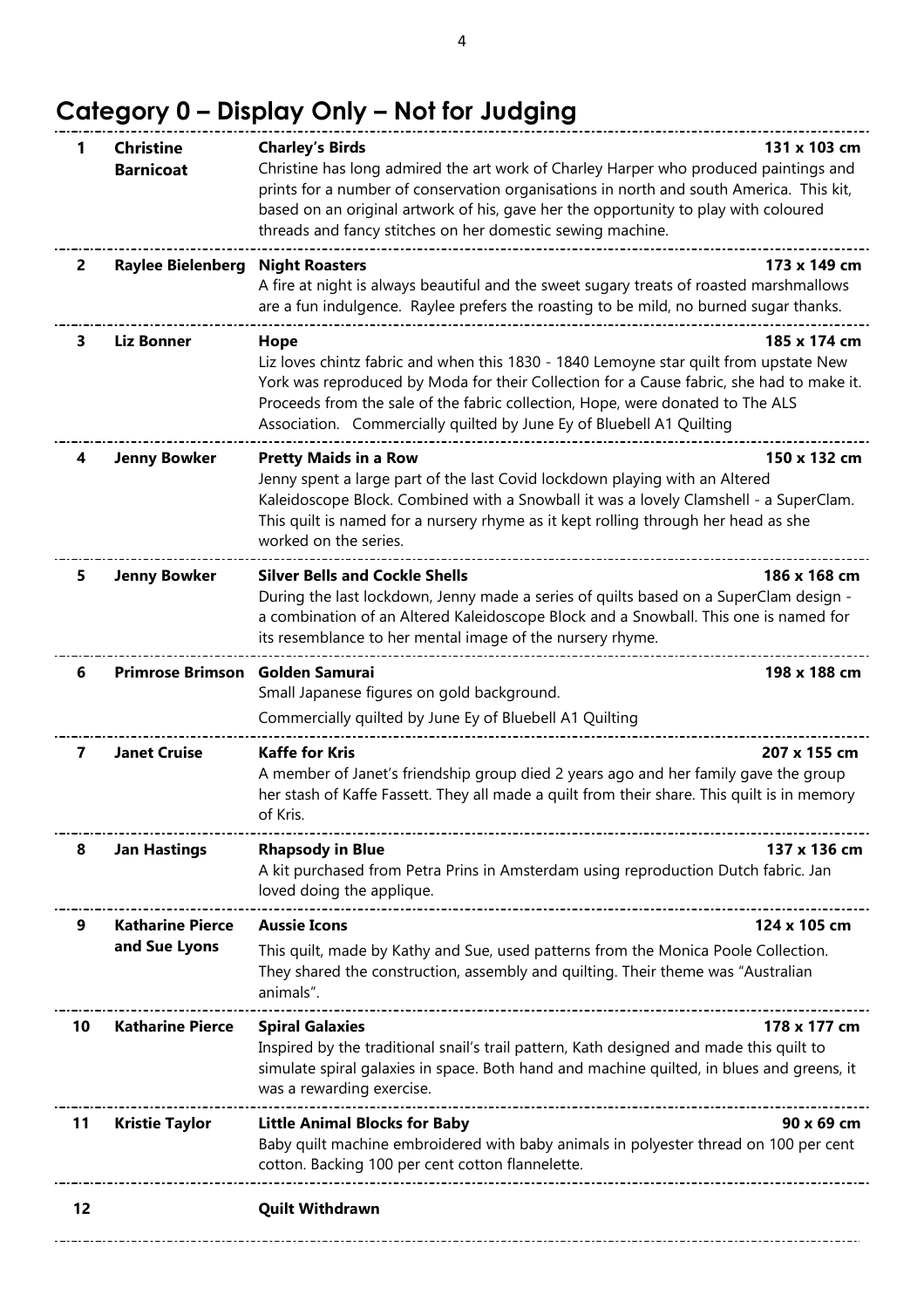| 98 | <b>Clementine</b> | <b>Mad Hatter's Tea Party</b>                                                                                                                                                                                                                | 196 x 182 cm |
|----|-------------------|----------------------------------------------------------------------------------------------------------------------------------------------------------------------------------------------------------------------------------------------|--------------|
|    | O'Sullivan        | Clementine has always loved the Alice in Wonderland story, a girlhood fantasy land<br>that has well and truly followed her to adult hood. This quilt embraces fantasy as well<br>as a little bit of frivolity and craziness. Enjoy your tea! |              |

### **Category 1 – Challenge Quilt**

| 13 | <b>Dell Armistead</b>       | <b>Leaf Litter</b><br>Dell used the 40 different leaf shapes and used many varied greens to match a<br>previously made queen size quilt. The background mimics the growth rings of a tree.<br>The leaves have all fallen to the forest floor. | 70 x 50 cm |
|----|-----------------------------|-----------------------------------------------------------------------------------------------------------------------------------------------------------------------------------------------------------------------------------------------|------------|
| 14 | Raylee<br><b>Bielenberg</b> | <b>A Plant Tale</b><br>A seed, a sprout, leaves grow and grow. Then more seeds.                                                                                                                                                               | 70 x 50 cm |
| 15 | <b>Ian Brown</b>            | <b>Bouncing Blue</b><br>Blue bounces through life, present in so many ways including the sky, blueberries,<br>cheese and the colour of the sea. All these blues live happily together and bounce off<br>each other as they interact.          | 70 x 50 cm |
| 16 |                             | <b>Quilt Withdrawn</b>                                                                                                                                                                                                                        |            |
| 17 | Jakki Cashman               | Do My Eyes Deceive Me?<br>The impermanence of light and the complexity of shade work together to question.<br>Thread animates the form.                                                                                                       | 70 x 50 cn |
| 18 | <b>Margaret Davies</b>      | <b>Sunflower</b><br>Margaret wanted to show her support and sympathy for the people of Ukraine.<br>Sunflower is their floral emblem. Our hearts are bleeding for this country. Margaret<br>finished this Challenge on day 13 of the invasion. | 70 x 50 cm |
| 19 |                             | Marcia McKinnon When in Doubt, Quilt Purple!<br>A challenge quilt of many hues of one colour (purple). One of Marcia's favourite<br>colours!                                                                                                  | 50 x 70 cm |
| 20 | <b>Valerie Merritt</b>      | The Girl with the Flame Red Hair<br>Flamenco dancing and red dresses go hand in hand and Valerie could think of no<br>better subject for this challenge of 'one colour many hues'.                                                            | 70 x 50 cm |
| 21 | <b>Helen Rose</b>           | <b>One Collar, Many Hughs</b><br>Inspired by the challenge theme so based on one colour family. As a play on the<br>words in the theme this challenge features many Hugh Jackmans and a single collar.                                        | 70 x 50 cm |
| 22 | <b>Julia Torney</b>         | <b>Ghostly Gums</b><br>Inspired by waking up on misty winter mornings, camping in the bush.                                                                                                                                                   | 50 x 70 cm |

# **Category 2 – Mixed Media and Art Quilt (open)**

| 23 | <b>Jenny Bowker</b> | <b>Boulder Opal</b>                                                                                                                                                                                                                                                                    | 159 x 137 cm |
|----|---------------------|----------------------------------------------------------------------------------------------------------------------------------------------------------------------------------------------------------------------------------------------------------------------------------------|--------------|
|    |                     | A trip to Lightning Ridge inspired a series of opal quilts. Jenny loves the idea of a very<br>original art quilt - working with the idea of a rock shot with jewelled opal colours -<br>but made in a more traditional form. The altered Kaleidoscope is not the traditional<br>block. |              |
|    |                     |                                                                                                                                                                                                                                                                                        |              |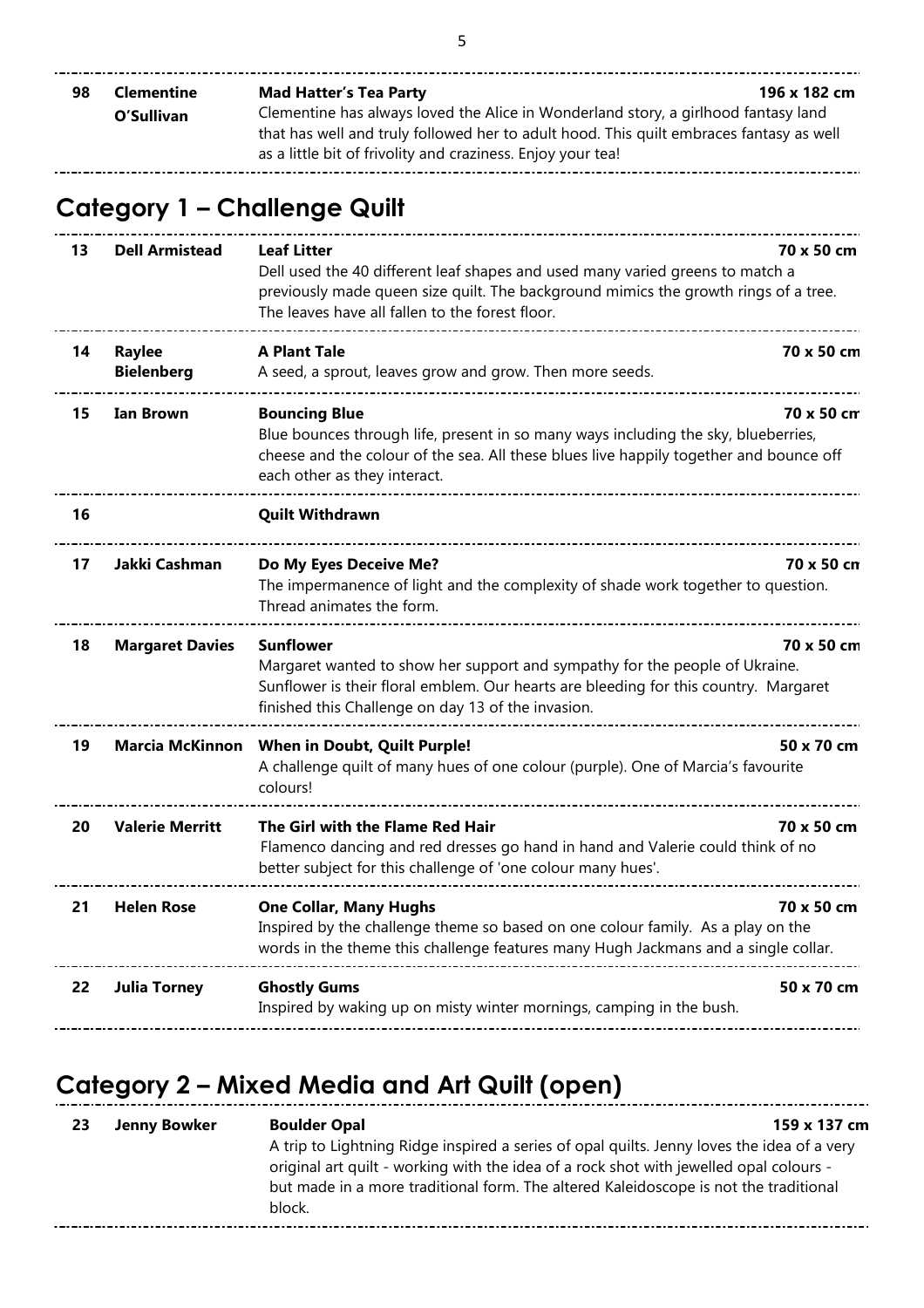| 24 | <b>Chris Cranston</b>               | <b>Bush Capital</b><br>Hand printed and stencilled cotton and silk depict the colours and impressions of<br>Canberra as the bush capital. A tiny drawn Parliament House is hidden in plain sight.<br>The blocks are fused and machine appliqued.                                                                                                                                                                                                                                                                                 | 100 x 76 cm  |
|----|-------------------------------------|----------------------------------------------------------------------------------------------------------------------------------------------------------------------------------------------------------------------------------------------------------------------------------------------------------------------------------------------------------------------------------------------------------------------------------------------------------------------------------------------------------------------------------|--------------|
| 25 | <b>Chris Cranston</b>               | Rajasthan<br>Hand printed and stencilled cotton and silk reflect the colours and impressions of<br>Rajasthan in India. Motifs were created from Chris's own photographs. The blocks are<br>fused and machine stitched and small squares of 'bling' cut from sari fabric are<br>embroidered in place. The quilting is by hand and machine.                                                                                                                                                                                        | 200 x 140 cm |
| 26 | <b>Margaret</b><br><b>Donaldson</b> | <b>Beasts Alive</b><br>A free-form quilt, inspired by the work of textile artist Jude Hill. Margaret expanded<br>the top from the central beast during COVID-19 lockdowns. The central appliqued<br>beast shape comes from the Margaret Olley collection. Other beasts are original<br>drawings. Completely hand stitched, with fabric weaving, applique, embroidery and<br>heavy quilting for texture. Top stitching pays tribute to the threads that hold it<br>together. A light woven wadding ensures a soft draping effect. | 146 x 145 cm |
| 27 | <b>Dianne Firth</b>                 | Floriade #3<br>The work was inspired by Canberra's springtime floral festival 'Floriade' where a<br>profusion of flowering bulbs and annuals are laid out in extravagant patterns and<br>sweeps of colour.                                                                                                                                                                                                                                                                                                                       | 133 x 67 cm  |
| 28 | <b>Beth Miller</b>                  | <b>Rainbow Lorikeets</b><br>The Rainbow Lorikeets are found all along the Australian Eastern seaboard. These<br>curious little birds can be heard chattering and squabbling among themselves. One<br>of the two in this image appears to be checking out the photographer and reporting<br>back to his mate in the hollow log.                                                                                                                                                                                                   | 58 x 79 cm   |
| 29 | <b>Kerry Moir</b>                   | Kantha Road Trip 2021<br>On a road trip to northern Australia in 2021, Kerry stitched a number of mementos,<br>using a limited range of threads and small pieces of fabric she had. The stitching is<br>based on Kantha embroidery with a Banjara-style border.                                                                                                                                                                                                                                                                  | 58 x 68 cm   |
| 30 | <b>Carolyn Sullivan</b>             | <b>Bush Walk</b><br>The things we see when out walking, tiny, large, unexpected.                                                                                                                                                                                                                                                                                                                                                                                                                                                 | 62 x 32 cm   |

### **Category 3 – Group Quilt (open)**

**31 Nicole Shipway Cabin in the Brindies** 151 x 151 cm and other Completed by members of the Modern special interest group, Cabin in the Brindies, members of the was a make and do project, using the left-over scraps from the last group project. Modern Quilt The blocks were assembled, improv style, using quilt as you go method, with hand Group quilting applied to pull out colours. Many of the group are still getting the hang of improv piecing but are having fun. -----------------------

### **Category 4 – Commercially Quilted Quilts (open)**

| 32 | Liz Bonner | <b>A Touch of Class</b>                                                            | 206 x 193 cm |
|----|------------|------------------------------------------------------------------------------------|--------------|
|    |            | Liz loves making medallion or frame quilts, especially those that combine applique |              |
|    |            | and pieced chintz fabrics. So, when she saw the free pattern for the YUWA Designs  |              |
|    |            | fabrics she had bought, she had to make this quilt.                                |              |
|    |            | Quilted by: Monika McKinlay of Make it Quilted                                     |              |
|    |            |                                                                                    |              |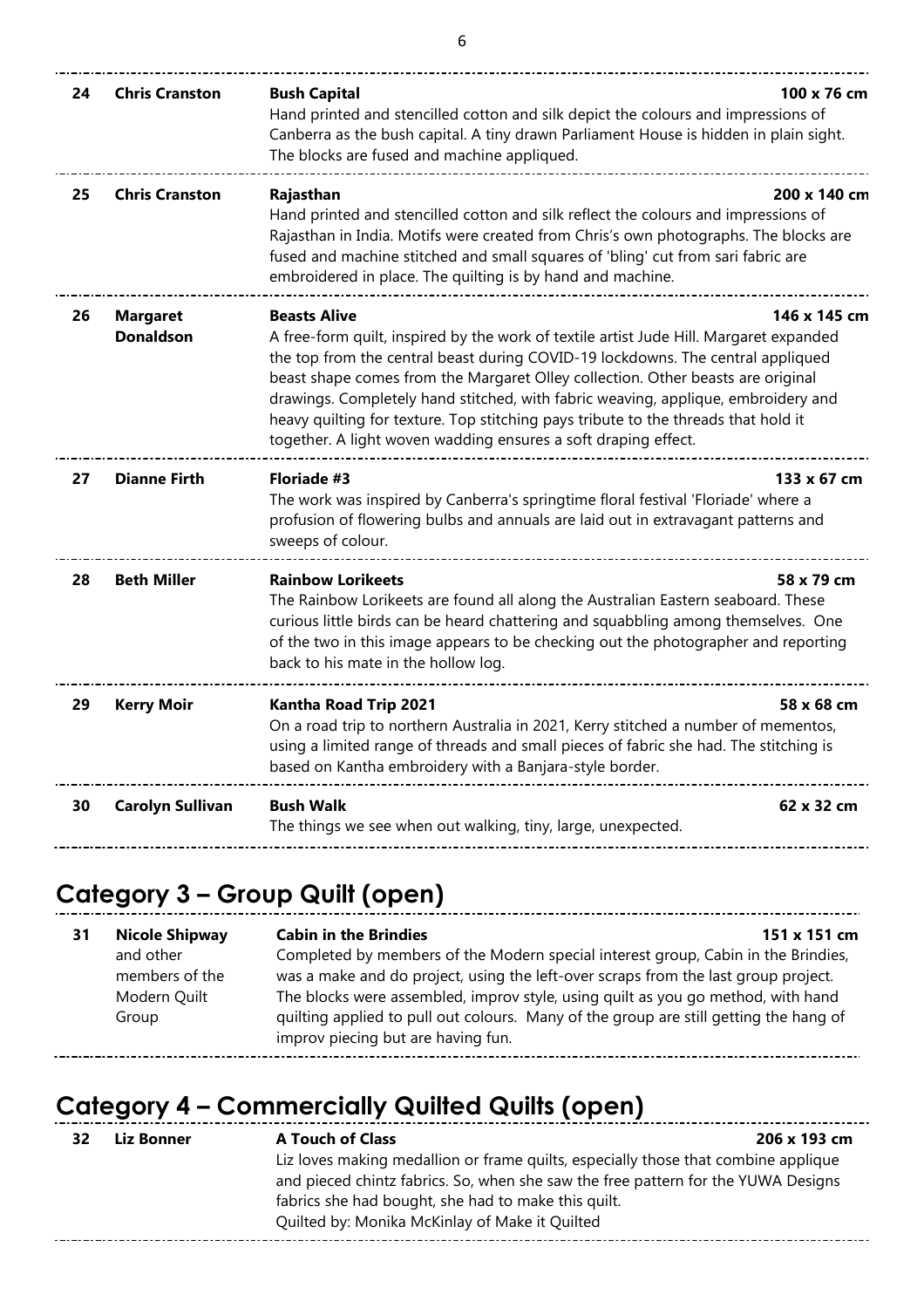\_\_\_\_\_\_\_\_\_\_\_\_\_\_\_\_\_\_\_\_

| 33 | <b>Liz Bonner</b>                   | <b>Somerset</b><br>Liz took a class by Karen Cunningham at the 2003 Quilt Camp in the Blue Mountains<br>and used the centre section of her Somerset design in this quilt top. This year she<br>realised the solution to her problem of too many completed quilt tops, not enough<br>time to quilt, would be solved by using a professional long arm quilter.<br>Quilted by: June Ey of Bluebell A1 Quilting                                             | 224 x 223 cm |
|----|-------------------------------------|---------------------------------------------------------------------------------------------------------------------------------------------------------------------------------------------------------------------------------------------------------------------------------------------------------------------------------------------------------------------------------------------------------------------------------------------------------|--------------|
| 34 | <b>Primrose Brimson</b>             | <b>Japanese Gardens</b><br>Two panels depicting Japanese ladies in cherry blossom gardens, bound with black<br>motifs on light background.<br>Quilted by: June Ey of Bluebell A1 Quilting                                                                                                                                                                                                                                                               | 187 x 164 cm |
| 35 | <b>Primrose Brimson</b>             | <b>Samurai Blocks</b><br>25 multi coloured panels depicting Japanese Samurai, bound in navy and white and<br>backed in red and gold butterfly print.<br>Quilted by: June Ey of Bluebell A1 Quilting                                                                                                                                                                                                                                                     | 189 x 164 cm |
| 36 | <b>Jenny Cook</b>                   | <b>The Cat's Whiskers</b><br>Jenny began making this Gnome Angel design (Kinship) in her old house in 2020 and<br>finished in her new house in 2022. It is entirely machine pieced. The colour pallet and<br>sashing are Jenny's choice and design. As you can imagine, a lot happened in her life<br>in that period!<br>Quilted by: June Ey of Bluebell A1 Quilting                                                                                    | 222 x 176 cm |
| 37 | <b>Robin Dehm</b>                   | <b>Forests I've Seen</b><br>While not being able to travel and looking through photos of past travels, Robin<br>realized how many forests she had driven or walked through in different countries<br>around the world. As much as she loves travel there is no place like home so had to<br>include the Blue Mountains as well. It is quilted with an edge-to-edge pattern of<br>swirls and stars.<br>Quilted by: Terina Walton of Quilts with Attitude | 217 x 195 cm |
| 38 | <b>Robin Dehm</b>                   | <b>Lone Star</b><br>This is a traditional lone star pattern, with a central eight-pointed star in six different<br>fabrics, bordered by Ohio Stars in a combination of the colours from the central star.<br>Custom quilting highlights the individual segments of the central star and the<br>negative space, using a feather pattern.<br>Quilted by: Dianne Challen of Dinky Di Quilting                                                              | 221 x 221 cm |
| 39 | <b>Margaret</b><br><b>Donaldson</b> | <b>New York Beauty</b><br>Variations of the New York Beauty arcs and the bright colours add energy and<br>movement to these blocks. Margaret pieced the challenging blocks by hand. The<br>finished quilt will be presented to Margaret's niece at her wedding this year.<br>Quilted by: June Ey of Bluebell A1 Quilting                                                                                                                                | 151 x 150 cm |
| 40 | <b>Jenny Emerton</b>                | <b>Reflections</b><br>The inspiration for 'Reflections' was a group of fat quarters won in a lucky dip.<br>Adding large and small scraps from her stash, Jenny found enough variety to make<br>an interesting and lively combination, perfect for Emma How's quilt design.<br>Quilted by: Sue Richardson of Susy Q Quilting                                                                                                                             | 212 x 148 cm |
| 41 | <b>Christine Gainey</b>             | <b>Banks for the Memories</b><br>Christine was inspired to make this quilt after the death of a friendship group<br>member, Kris Banks, the unexpected gift of her Kaffe Fassett fabrics for the group to<br>share, and the chance finding of the perfect pattern. Two colours are used for sashing<br>but only one for the pieced border.<br>Quilted by: Caroline Conlan of History in the Making                                                      | 238 x 239 cm |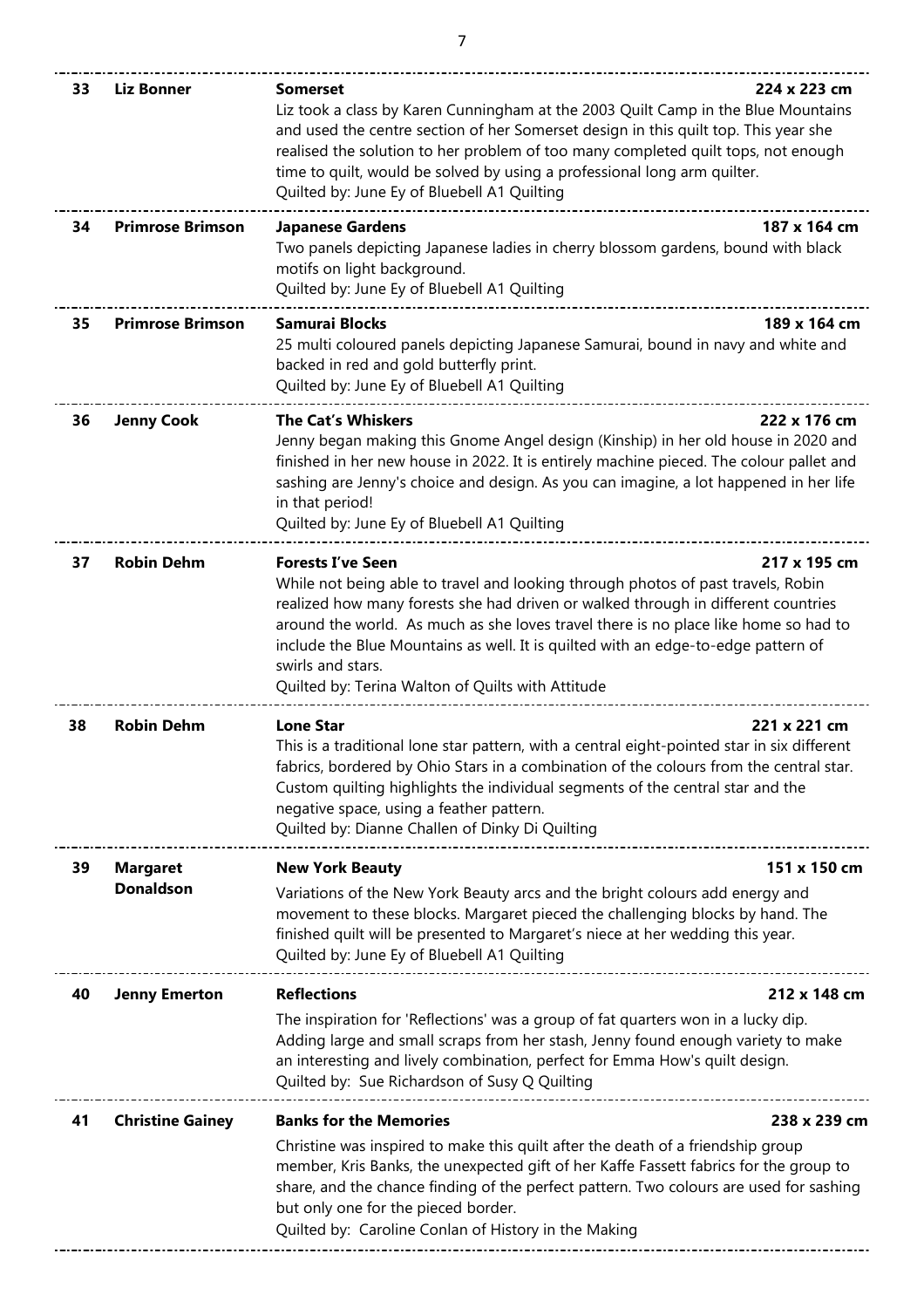| 42 | Liz Hendrickson        | <b>Modern Mandalas</b>                                                                                                                                                                                                                                                                                                                                                                | 177 x 179 cm |
|----|------------------------|---------------------------------------------------------------------------------------------------------------------------------------------------------------------------------------------------------------------------------------------------------------------------------------------------------------------------------------------------------------------------------------|--------------|
|    |                        | The making of this quilt is well outside the comfort zone of Liz, as applique and hand<br>sewing are not her usual techniques. it became an addiction and the colour<br>combinations were fun to combine. This quilt has sentimental values too.<br>Quilted by: Dianne Challen of Dinky Di Quilting                                                                                   |              |
| 43 | Liz Hendrickson        | <b>Tula Magic</b>                                                                                                                                                                                                                                                                                                                                                                     | 171 x 173 cm |
|    |                        | After chatting with a friend this quilt was created. The curves and the colours<br>attracted Liz, and the magic, make believe themes of the fabrics inspired the title. It is<br>a traditional design with the shapes being cut using an Accu Quilt cutter.<br>Quilted by: June Ey of Bluebell A1 Quilting                                                                            |              |
| 44 | <b>Pat Kenna</b>       | <b>The Avenue of Trees</b>                                                                                                                                                                                                                                                                                                                                                            | 160 x 149 cm |
|    |                        | Pat was inspired by thoughts of the Parisian parks. This was a great way to use some<br>of her favourite fabrics.<br>Quilted by: June Ey of Bluebell A1 Quilting                                                                                                                                                                                                                      |              |
| 45 | <b>Katie Ley</b>       | <b>Happy Birthday Kate</b>                                                                                                                                                                                                                                                                                                                                                            | 233 x 208 cm |
|    |                        | Like so many quilts, this one is a gift which took way longer to be finished than it<br>should have. So, Happy Birthday Kate - hopefully you will get it soon.<br>Quilted by: Monika McKinlay of Make it Quilted                                                                                                                                                                      |              |
| 46 | <b>Margaret</b>        | <b>Nested</b>                                                                                                                                                                                                                                                                                                                                                                         | 221 x 222 cm |
|    | <b>McDonald</b>        | Margaret always loved the fine details of feathered star patterns and this began with<br>two fabrics (black and background) produced by the V&A museum for the quilt<br>exhibition in 2011.<br>Quilted by: Susan Campbell of Rowdy Flat Quilting                                                                                                                                      |              |
| 47 | <b>Paulette Rigter</b> | <b>Flower garden</b>                                                                                                                                                                                                                                                                                                                                                                  | 228 x 223 cm |
|    |                        | All English paper pieced including the hexagon facing/binding, this quilt was sheer<br>pleasure to make - from choosing the fabrics to deciding on colour placement. The<br>background fabrics were a little out of Paulette's comfort zone, but the end result<br>justified the risk!<br>Quilted by: Dianne Challen of Dinky Di Quilting                                             |              |
| 48 | <b>Paulette Rigter</b> | <b>Telling Tales</b>                                                                                                                                                                                                                                                                                                                                                                  | 226 x 203 cm |
|    |                        | This quilt was a challenge to make, but thoroughly enjoyable nonetheless. Paulette<br>usually plans projects in detail, so this was both a sewing and an emotional test to<br>make the design and colours work in harmony, without being super stressed.<br>Quilted by: Dianne Challen of Dinky Di Quilting                                                                           |              |
| 49 | <b>Wendy Whitby</b>    | <b>From a Material Girl's Stash</b>                                                                                                                                                                                                                                                                                                                                                   | 211 x 214 cm |
|    |                        | This is a memory quilt using many fabrics from Material Girls friendship group<br>member Kris Banks stash. Wendy had always admired Kris' use of colour. In a<br>poignant touch of serendipity Caroline Conlan, who quilted this quilt, had previously<br>worked with Kris and they had belonged to another friendship group.<br>Quilted by: Caroline Conlan of History in the Making |              |
| 50 | <b>Josie White</b>     | <b>Trellis with Morning Glory from Mimosa</b>                                                                                                                                                                                                                                                                                                                                         | 159 x 133 cm |
|    |                        | These fabrics were first collected for the sapphire quilt challenge, some of which were<br>donated by the late Christa Saunders's daughter from her collection at Mimosa<br>(including the Morning Glory). This quilt pattern allowed Josie to use every piece of                                                                                                                     |              |

fabric up in that colour story.

Quilted by: Jeff Goltz of Abbie's Long arm Quilters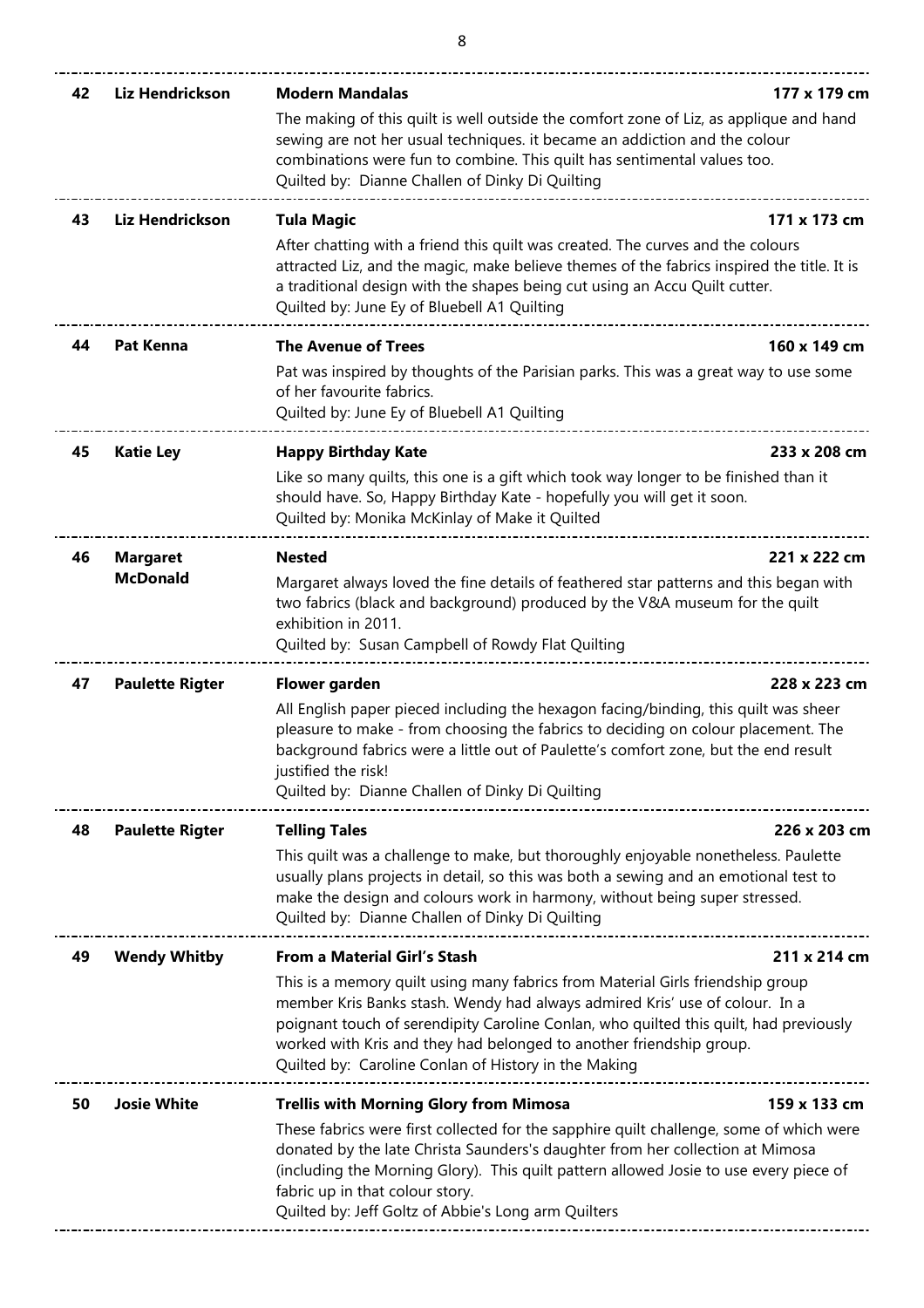# **Category 5 – Tiny Treasure Quilt (open)**

|    | <b>Valerie Merritt</b> | <b>A Small Speck in Space</b><br>We are one tiny planet and need to look after it, no one else in the universe will notice or<br>care if because of our own negligence and stupidity we no longer exist. | 33 x 35 cm |
|----|------------------------|----------------------------------------------------------------------------------------------------------------------------------------------------------------------------------------------------------|------------|
| 52 | <b>Wendy Saclier</b>   | <b>Save Their Habitats</b><br>A ChikChiku inspired negative space technique was used to create images of the<br>creatures of land sea and sky.                                                           | 35 x 17 cm |

### **Category 6 – Wearable Art (open)**

| 53 |                     | <b>Item Withdrawn</b>                                                                                                                                                                                                                                                                                         |
|----|---------------------|---------------------------------------------------------------------------------------------------------------------------------------------------------------------------------------------------------------------------------------------------------------------------------------------------------------|
| 54 | <b>Jan Hastings</b> | Sashiko Jacket<br>Jan did Sashiko stitching on the jacket pieces before making it up.                                                                                                                                                                                                                         |
| 55 | <b>Helen Rose</b>   | <b>Red Boro Memories</b><br>A second boro vest made by Helen using Jane McDonald's pattern published in<br>Australian Homespun magazine in March 2017. Made using mainly red fabrics of<br>mixed fibres ranging from vintage to brand new and including some scraps from<br>Helen's daughter's wedding dress. |
| 56 | Donna Sunderland    | <b>My Jellyroll Blues</b><br>Multi-coloured Batik fabric, mainly blue, arranged in vertical stripes, fully lined,<br>with skirt and small handbag to complete the outfit.                                                                                                                                     |

### **Category 7 – Large Quilt (amateur)**

| 57 | <b>Ian Brown</b>       | <b>Zig or Zag</b><br>Zig or Zag is a bright exploration of colour and apparent movement that was created to<br>bring warmth and happiness to the user.                                                                                                                                                                                                                                                                                | 178 x 149 cm |
|----|------------------------|---------------------------------------------------------------------------------------------------------------------------------------------------------------------------------------------------------------------------------------------------------------------------------------------------------------------------------------------------------------------------------------------------------------------------------------|--------------|
| 58 | <b>Karen Brown</b>     | <b>Not My Granny's Bloomers</b><br>When this Japanese Puzzle pattern caught Karen's eye, she drew up the shapes, cut out<br>the pieces and then realised that machine piecing was impractical. She started hand-<br>stitching the green shapes together, filled in the background with small squares, and in<br>just a few weeks had a quilt for the show! It doesn't look quite as much like a pile of<br>undies as it did at first. | 155 x 130 cm |
| 59 | Jakki Cashman          | <b>Shiawase in Red (Happiness)</b><br>Inspired by Larene Smith's "Skyline Sensation", this quilt includes fabrics collected from<br>trips to Japan since 1977. The ruler and free motion quilting done on a domestic Pfaff<br>uses Sashiko patterns to represent wishes for resilience, strength, good fortune and<br>family prosperity for Claudia, Jakki's niece, who requested red for her quilt.                                  | 198 x 159 cm |
| 60 | <b>Leah Clark-Vial</b> | Jack's Quilt<br>Jack's Quilt is a wholecloth quilt stitched on charcoal linen. Leah used a variety of perle<br>threads in big stitch style quilting. Beginning as part of the Canberra Quilters Rowmakers<br>challenge in 2019, each monthly section was randomly allocated a colour, shape and<br>theme.                                                                                                                             | 189 x 196 cm |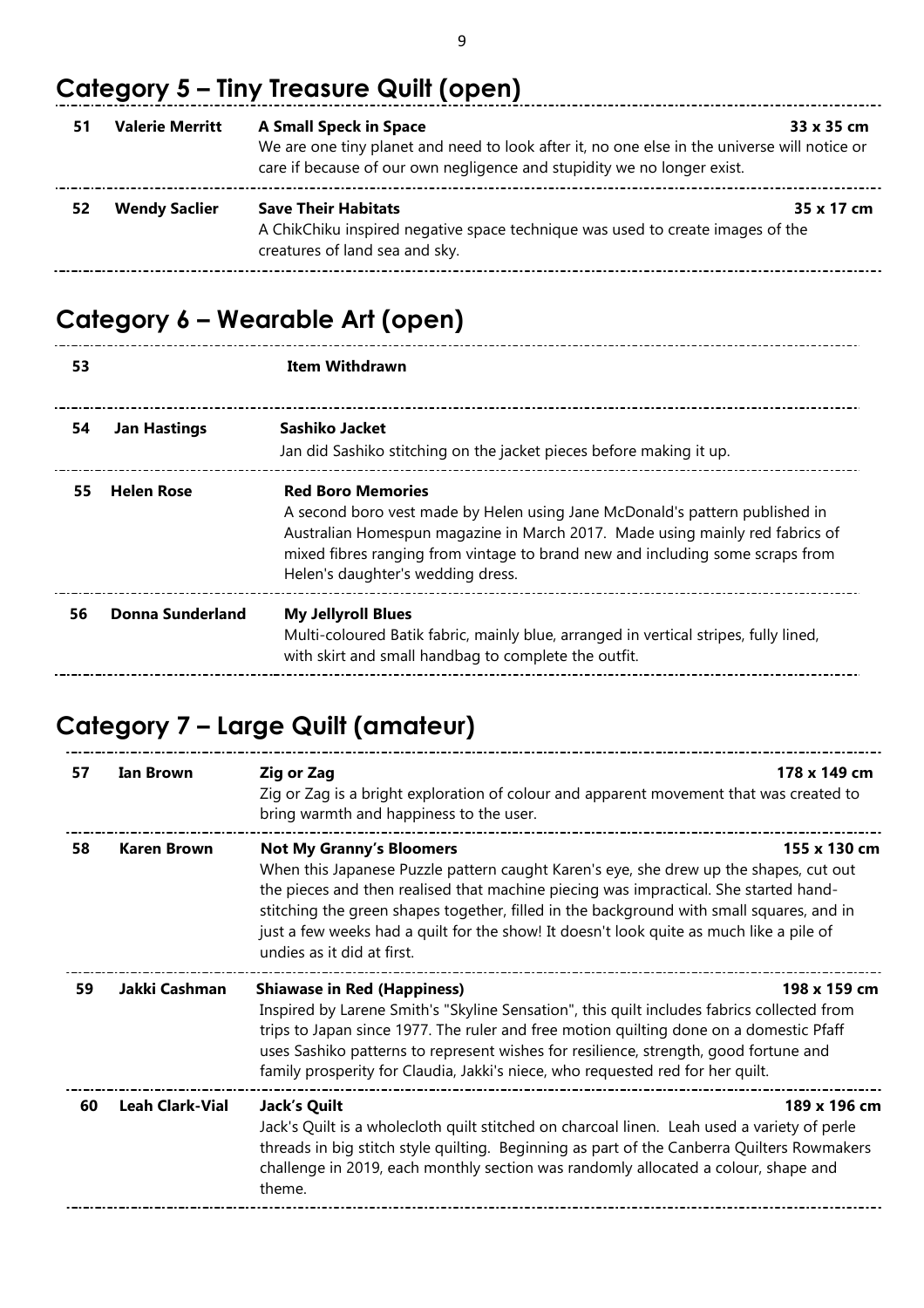| 61 | <b>Desley Ferguson</b> | Fantasia<br>Desley saw this pattern in "Down Under Quilts" No.120, called "Japanese Folding Fans" by<br>Jane MacDonald. She altered the pattern by extending the width by an extra vertical row<br>(7 extra fan blocks). She used materials from her stash and changed the layout of the<br>coloured fans.                           | 164 x 153 cm |
|----|------------------------|--------------------------------------------------------------------------------------------------------------------------------------------------------------------------------------------------------------------------------------------------------------------------------------------------------------------------------------|--------------|
| 62 | <b>Desley Ferguson</b> | <b>Interlocking Squares</b>                                                                                                                                                                                                                                                                                                          | 176 x 156 cm |
|    |                        | Desley made this quilt from a pattern named "16 Strips" by Cindy Thury Smith, which<br>appeared in the American Quilters Magazine dated November 2020. Desley chose her<br>own colour palette and was very happy with the result.                                                                                                    |              |
| 63 | <b>Kerry Graf</b>      | From Crumbs, a Star is Born                                                                                                                                                                                                                                                                                                          | 147 x 147 cm |
|    |                        | Small pieces from Kerry's scrap bin were assembled to make swatches of colour. Scraps<br>from a previous quilt were collated into a sparkly border.                                                                                                                                                                                  |              |
| 64 | <b>Kerry Graf</b>      | <b>Mums and Aunties</b><br>Mums and aunties are the keepers of family and cultural traditions, telling stories and<br>supporting those in their community. This quilt was inspired by four orphan quilt blocks<br>and the visualisation of a serpent. An indigenous jelly roll and the western desert symbol<br>for woman were used. | 185 x 185 cm |
| 65 | <b>Katie Ley</b>       | Down the Rabbit Hole, Chased by a Cat<br>A quilt of many names during construction, the BFQ was finally completed after many<br>hours of applique, machine piecing and hand quilting. It needed a really good wash at<br>the end of the process. This was the 2017 Block of the Month from Sarah Fielke.                             | 236 x 236 cm |
| 66 | <b>Valerie Merritt</b> | <b>Scrappy Hexies</b><br>This quilt was made over some years with a collection of fabrics from old clothing,<br>cushions and quilting scraps. It was constructed during travelling for work, on planes,<br>buses and in cars.                                                                                                        | 182 x 118 cm |
| 67 | <b>Kay Provins</b>     | <b>Mysterious Colours</b><br>Mysterious colours is the result of Canberra Quilters mystery challenge in 2021. Kay has<br>used Tula Pink fabrics from her stash and thoroughly enjoyed the whole process.                                                                                                                             | 168 x 137 cm |
| 68 | <b>Kay Provins</b>     | <b>Trees, Lollipops or Tadpoles</b><br>Kay joined an Instagram Sew Along with Anne Boundy @saidwithlove and made Louise<br>Pappas's 'The Avenue' quilt. Along the way she referred to the images as tadpoles,<br>lollipops or trees. Hence the name. It is machine pieced using Tilda fabrics, and Kay has<br>quilted it herself.    | 166 x 153 cm |
| 69 | <b>Cornelia Reppin</b> | <b>Deconstructed Star</b><br>Cornelia saw this Deconstructed Star pattern made in solids. When she saw the pattern<br>in a magazine, she wanted to challenge the idea that batiks could not be used in modern<br>quilts. Cornelia began the top in 2015, approximately, and has now finally finished the<br>quilt.                   | 179 x 149 cm |
| 70 | <b>Cornelia Reppin</b> | <b>Improv Log Cabin</b><br>Cornelia commenced making the top in November 2015 at a Jules McMahon Improv Log<br>Cabin workshop. The process of free hand cutting of strips, Cornelia found particularly<br>daunting. She worked with quarter log cabin blocks and is quite pleased with the finally<br>finished quilt.                | 164 x 163 cm |
| 71 | <b>Ann Richardson</b>  | <b>Dance Hall</b><br>Dance Hall is too big to be a log cabin. Ann used different sized rounds and substituted<br>fabric when it ran out. The fun part was the quilting, done on Ann's Fusion with free<br>motion and ruler work.                                                                                                     | 236 x 217 cm |
|    |                        |                                                                                                                                                                                                                                                                                                                                      |              |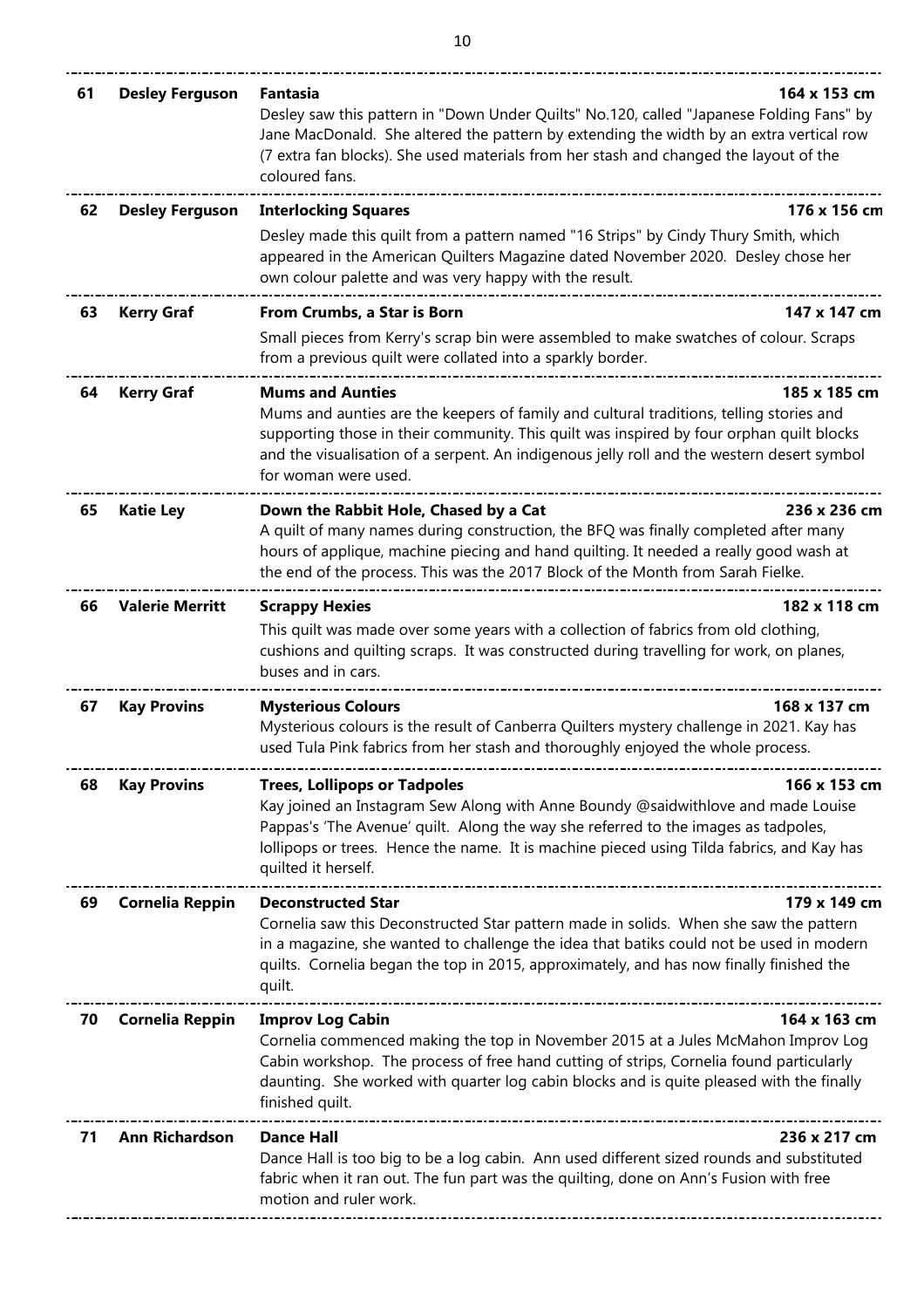| 72 | <b>Helen Rose</b>                  | <b>Blinded by the Light</b><br>154 x 133 cm<br>The area of light blue draws the eye in this "Shimmering Triangles" quilt, so it is named<br>after an old rock song. This is a first attempt at interpreting this pattern by Jenny Bowker<br>which can have dazzling results depending on fabric and colour choices.                                        |  |
|----|------------------------------------|------------------------------------------------------------------------------------------------------------------------------------------------------------------------------------------------------------------------------------------------------------------------------------------------------------------------------------------------------------|--|
| 73 | <b>Donna Russell</b>               | <b>Emerald City</b><br>159 x 156 cm<br>Donna's son asked for a patchwork quilt for his 21st (he is now 23). He chose the Inner-<br>City pattern and the mitred borders, and it also had to be green. Donna sourced all the<br>green Liberty she could from her stash, friends and online to complete the visual effect as<br>best she could.               |  |
| 74 | <b>Elizabeth</b><br><b>Scroope</b> | 159 x 158 cm<br><b>Japanese Bento</b><br>Elizabeth made this quilt during lockdown, using as many Japanese fabrics as she could<br>find in her stash. Based on the technique in the book 'Successful Scrap Quilts' by<br>Margaret Rolfe and Judy Turner.                                                                                                   |  |
| 75 | <b>Nicole Shipway</b>              | <b>Florence</b><br>180 x 171 cm<br>Florence was created to celebrate playing with a colour palette that was new. The blocks<br>are templates cut from strip pieced fabric. Fun and easy to assemble. The Liminal Star<br>pattern used was designed by Tara Faughnan.                                                                                       |  |
| 76 | <b>Julia Torney</b>                | 162 x 160 cm<br><b>Mesquite Spring</b><br>This quilt was inspired by the wild nature of a tropical jungle. Although not often seen<br>together, the blend of desert dwelling cacti with jungle animals felt natural and vibrant.<br>This was Julia's first applique quilt and she enjoyed the challenge of blending and<br>highlighting different fabrics. |  |
| 77 | <b>Wendy Whitby</b>                | <b>Autumn Lattice</b><br>229 x 203 cm<br>Wendy cut out two quilts from her autumn fabric stash; one was finished quickly as a gift;<br>this one has needed more maturing. She enjoyed the interplay of the autumn fabrics<br>within the strength and structure of the lattice.                                                                             |  |

### **Category 8 – Small Quilt (amateur)**

| 78 | <b>Dell Armistead</b> | 116 x 117 cm<br>Lace, Love and Not Forgotten<br>This quilt was over two decades in creation, started over 20 years ago with heirloom<br>fabrics collected and connected to Dell's mother, grandmother and heritage. Like the<br>rich fabric of ancestry, this piece includes a patchwork of laces, ribbons, doilies, buttons<br>and charms on patched fabric blocks embellished with detailed embroidery. |              |
|----|-----------------------|-----------------------------------------------------------------------------------------------------------------------------------------------------------------------------------------------------------------------------------------------------------------------------------------------------------------------------------------------------------------------------------------------------------|--------------|
| 79 |                       | <b>Marcia McKinnon</b> Flowers and Feathers<br>Started in 2007 this quilt waited a long time to be completed. It includes the colourque<br>technique using coloured pencils to achieve the applique look.                                                                                                                                                                                                 | 145 x 143 cm |
| 80 | <b>Pam McNamara</b>   | <b>For Sophia</b><br>Design inspired by Brigit Gale designs. Clever placement and use of colour to give an<br>interesting optical effect. One-inch, coloured squares are machine pieced and quilt is<br>quilted using straight line quilting.                                                                                                                                                             | 134 x 123 cm |
| 81 | <b>Robyn Oats</b>     | Masks of 2021<br>During 2021, Robyn made a lot of 'origami' masks, which she sold to raise funds for<br>Lifeline. 1800 one and a half inch triangles cut from 225 of those masks, were used to<br>make this quilt.                                                                                                                                                                                        | 108 x 93 cm  |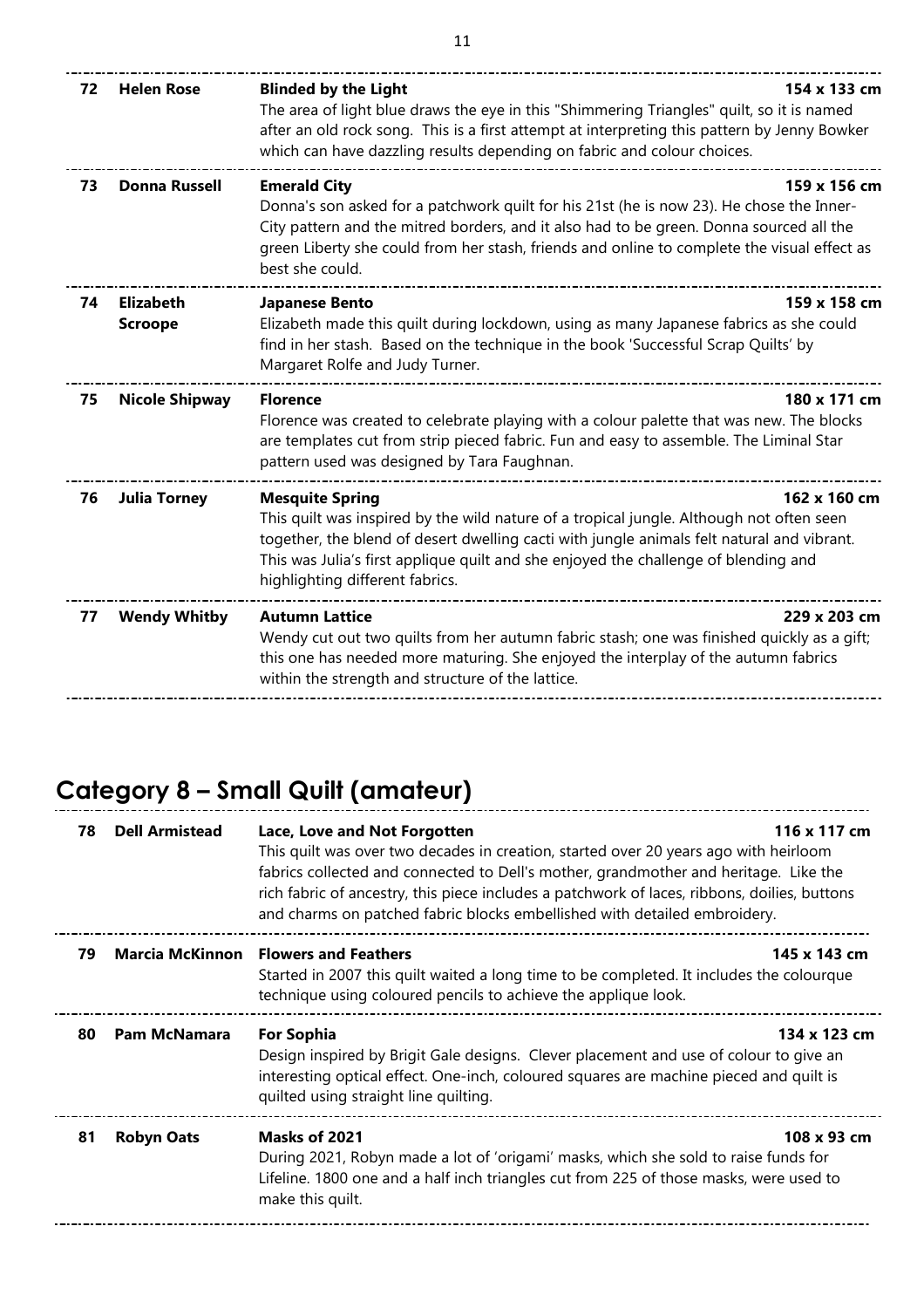| 82 | <b>Ann Richardson</b>    | <b>Margarita</b><br>114 x 115 cm<br>Ann's modern drunkard's path was made to highlight the quilting. She loves having<br>access to many online classes. The content of this class from Bethanne Nemesh made<br>getting up for 3.00 am worthwhile. The colours make Ann think of a festival. The free<br>motion quilting was fun.               |            |
|----|--------------------------|------------------------------------------------------------------------------------------------------------------------------------------------------------------------------------------------------------------------------------------------------------------------------------------------------------------------------------------------|------------|
| 83 | <b>Elizabeth Scroope</b> | 146 x 119 cm<br><b>Flora and Fauna</b><br>Elizabeth has always been drawn to quilts using circular blocks and she made this quilt<br>using Block 1 from the National Quilt Museum Block of the Month in 2021.                                                                                                                                  |            |
| 84 | <b>Nicole Shipway</b>    | <b>Delilah</b><br>This nautical quilt that depicts a day in the life of Delilah (the siren) was created to<br>celebrate Canberra Quilters birthday in 2021. It includes 45 triangles, each fussy cut to<br>create a story and rhythm in the quilt. A triangle to represent each year for Canberra<br>Quilters. Such fun to piece and assemble. | 69 x 51 cm |

## **Category 9 – Large Quilt (professional)**

| 85 | <b>Raylee Bielenberg</b> | <b>Jumping Jacks</b><br>A sampler style quilt made from the blocks in Free Block Friday by Angie Wilson and<br>Marti Michell.                                                                                                                                                                                                                                  | 243 x 197 cm |
|----|--------------------------|----------------------------------------------------------------------------------------------------------------------------------------------------------------------------------------------------------------------------------------------------------------------------------------------------------------------------------------------------------------|--------------|
| 86 | <b>Jenny Bowker</b>      | <b>Evening over the Brindabellas</b><br>Jenny was playing with an altered Kaleidoscope block and realised that it could create<br>clamshell designs when alternated with Snowballs. That evening, she watched the<br>soft, smoky evening light over the Brindabellas and wrote a list of the colours in the<br>hills. That decided her palette for this quilt. | 225 x 167 cm |
| 87 | <b>Jenny Cook</b>        | Lockdown Lucy<br>Jenny started this Lucy Boston English Paper Piecing project in mid-2019 and, thanks<br>to Covid-19 pandemic stay-at-home requirements, finished it in mid-2020. It includes<br>much fussy cutting and is hand pieced and quilted.                                                                                                            | 201 x 199 cm |
| 88 | <b>Janet Cruise</b>      | <b>A T-Rex Please Mum</b><br>Janet's son David, who is 39, asked for a new quilt. When queried as to what he<br>wanted, the response was "a T-Rex please Mum". It is a whole cloth quilt, machine<br>quilted.                                                                                                                                                  | 240 x 199 cm |
| 89 | <b>Janet Cruise</b>      | <b>Every Snowflake is Different</b><br>Janet offered to make a quilt for her daughter's new bed. She was shown the available<br>fabric stash and asked "Got anything a bit quieter?" This is the result.                                                                                                                                                       | 212 x 212 cm |
| 90 | <b>Debbie Edwards</b>    | <b>My Parterre Garden</b><br>Debbie named this quilt 'My Parterre Garden', as it reminds her of the beautiful formal<br>gardens that she has visited in France and other parts of Europe. Machine pieced, and<br>quilted on her longarm with free motion quilting, ruler work and computer-generated<br>designs using Madeira 'Aeroquilt' thread.              | 176 x 176 cm |
| 91 | <b>Debbie Edwards</b>    | <b>Terrace</b><br>From the time she could hold a pencil, Debbie drew houses. Now she loves house<br>quilts. However, this is the first one that she has actually made. She had fun exploring<br>different ways of filling all the negative space in this quilt using her longarm.                                                                              | 175 x 150 cm |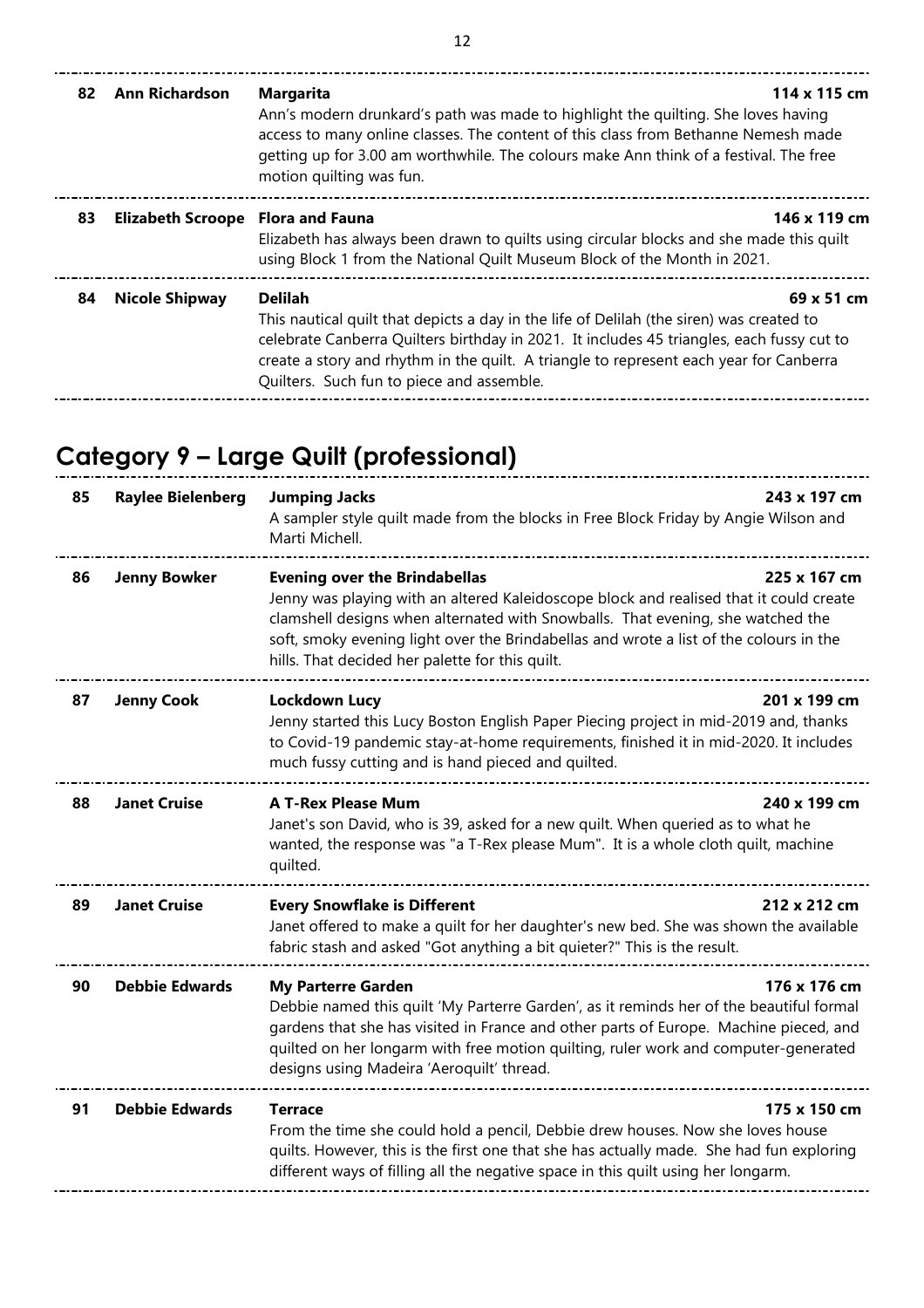| 92  | <b>Helen Godden</b>                                 | <b>Frida Kahlo</b><br>Follow the extraordinary story of Frida Kahlo's resilience through adversity,<br>determination and talent as a disabled, Mexican, female artist, in this original design.<br>Way beyond her lifetime and her artwork, Frida has become an icon with a message<br>for all of strength, passion and feminism. Viva la Vida.                                                                                      | 200 x 212 cm |
|-----|-----------------------------------------------------|--------------------------------------------------------------------------------------------------------------------------------------------------------------------------------------------------------------------------------------------------------------------------------------------------------------------------------------------------------------------------------------------------------------------------------------|--------------|
| 93  | <b>Elaine Jones and</b><br><b>Raylee Bielenberg</b> | <b>Carol's Choice</b><br>Originally the top was made as a gift for Elaine's sister many years ago, but due to a<br>change of home, it was no longer the right colours. Elaine and Raylee completed the<br>quilt this year.                                                                                                                                                                                                           | 164 x 165 cm |
| 94  | <b>Mary Kennedy</b>                                 | <b>Distraction in Time of Corona</b><br>Mary added bright stash fabrics to a layer cake to make Jen Kingwell's 'Circle Game'<br>shine. She enhanced the design with creative free motion and ruler quilting on her<br>Bernina 440.                                                                                                                                                                                                   | 183 x 185 cm |
| 95  | <b>Monika McKinlay</b>                              | <b>Eclectic Nostalgia</b><br>Monika finally found fabric that 'talked to her, to make a quilt for herself - Tim Holtz's<br>Eclectic Elements. An AccuQuilt die was used to cut the blocks. Attention was focused<br>on fabric direction. Free motion quilted on her domestic sewing machine. It made<br>Monika fall in love with quilting.                                                                                           | 258 x 231 cm |
| 96  | <b>Monika McKinlay</b>                              | <b>Every Tool in My Garden</b><br>This composition's focus was to use as many features in Monika's digital longarm<br>quilting machine as possible. Layering, echo stitching, design manipulation, fillers,<br>digitising patterns are some techniques used. Moda Sunshine Soul Flowers of Eventide<br>Quilt PANEL was quilted with sateen Glide thread with 20 colour and density changes.                                          | 180 x 133 cm |
| 97  | <b>Clementine</b><br>O'Sullivan                     | <b>Blooming Delightful</b><br>This beautiful quilt designed by Rachelle Denneny incorporates a stunning rainbow<br>palette of cool colours brought together with appliqué and a variety of Free Motion<br>Quilting designs. It was a pleasure to make.                                                                                                                                                                               | 175 x 173 cm |
| 98  |                                                     | <b>Quilt moved to Category 0</b>                                                                                                                                                                                                                                                                                                                                                                                                     |              |
| 99  | Robyn Packham                                       | Wyuna<br>Robyn chose the pattern because of her love of flowers and gardening. She had a<br>large garden at her previous house in a street named Wyuna.                                                                                                                                                                                                                                                                              | 188 x 173 cm |
| 100 | <b>Margaret Paxton-</b><br><b>Rolfe</b>             | Heiwa-no-Niwa<br>Beautiful Japanese prints to make a Garden of Peace. Boro-style quilting finished it<br>very appropriately.                                                                                                                                                                                                                                                                                                         | 165 x 105 cm |
| 101 | <b>Beth and Trevor</b><br><b>Reid</b>               | <b>Stonewashed</b><br>As it ages, denim becomes soft and velvety to the touch and the colours become<br>subtle and muted. Reminiscent of the utilitarian quilts of the 1930's and 40's, this quilt,<br>made from recycled jeans, uses a restricted palette with only the tonal values of the<br>denim giving movement and depth. Original design, machine pieced and quilted,<br>fusible applique, wool/poly batting, cotton thread. | 181 x 181 cm |
| 102 | <b>Elizabeth Rose</b>                               | <b>Bollywood Plaid</b><br>Quilt created using free pattern "Plaidish", by Erica Jackman of Kitchen Table Quilting.<br>Participated in a Quilt-A-Long on Instagram with @JessicaQuilter to complete the top.<br>Chose "Bollywood" colours to add some brightness in the dark, medium and light<br>layout. Great pattern for scraps and pre-cuts. Simple machine quilting, following the                                               | 204 x 158 cm |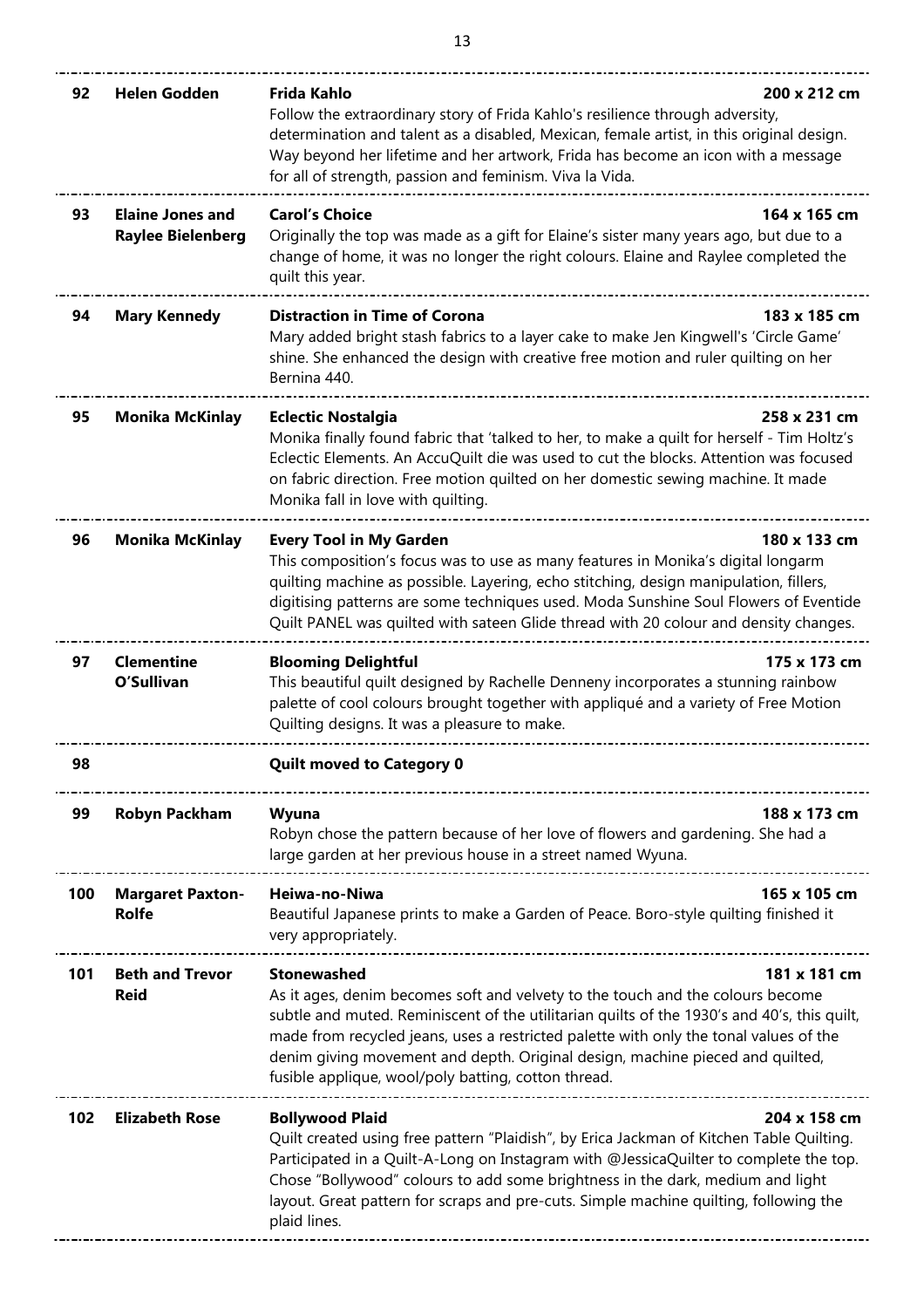### **Category 10 – Small Quilt (professional)**

| 103 | Lyn Keogh               | <b>Antique French Lace</b><br>The soft hues of French cottons and chambrays create a floral border around a linen<br>centre. This original design was inspired by an antique French lace handkerchief<br>from 1875-1889. Needle turned hand appliquéd and free motion quilted, all hand<br>guided quilting and no stitch regulator.                                                                 | 129 x 128 cm |
|-----|-------------------------|-----------------------------------------------------------------------------------------------------------------------------------------------------------------------------------------------------------------------------------------------------------------------------------------------------------------------------------------------------------------------------------------------------|--------------|
| 104 | <b>Therese Rankmore</b> | <b>Bitsy</b><br>Made entirely from crumb-sized scrap pieces liberated from the stash cupboard, this<br>brilliant rainbow embodies everything Therese loves about modern quilting.<br>Anything goes!                                                                                                                                                                                                 | 141 x 101 cm |
| 105 | <b>Therese Rankmore</b> | <b>Wobbly Logs</b><br>This modern take on the log cabin design is made using a ruler-free technique. The<br>monochromatic base is offset with a dash of colour, including yellow centres.<br>Intricate free motion quilting completes the package.                                                                                                                                                  | 150 x 149 cm |
| 106 | <b>Hanna Tietz</b>      | <b>Vintage Stars</b><br>This quilt reflects Hanna's passion for rescuing, reclaiming and up cycling vintage<br>fabrics and is the end result of participating in her very first Face Book Group class. It<br>features pre-loved embroidered vintage linens and cross-stitch combined with<br>1930s' reproduction prints and a little modern fabric too.                                             | 97 x 96 cm   |
| 107 | <b>Elaine White</b>     | <b>Treasures from the Past</b><br>Elaine's quilt pays homage to all the needleworkers who have gone before. There<br>are so many lovely examples of their work that are no longer treasured and loved as<br>they once were. Elaine has used many doilies and hankies to display the beautiful<br>threads and stitches of past generations.                                                          | 71 x 56 cm   |
| 108 | <b>Alison Zanchetto</b> | <b>Mosaic in the Sun</b><br>Mosaic in the sun was designed, pieced and quilted by Alison. Her inspiration came<br>from personal travel experiences and seeing ancient mosaics. The pattern is based<br>on a sketch in her travel notebook. Constructed by English paper piecing and quilted<br>on a domestic machine.                                                                               | 133 x 134 cm |
| 109 | <b>Alison Zanchetto</b> | <b>My Retro Kitchen Tiles</b><br>This quilt is a variation of Patchwork of the crosses by Lucy Boston. As each block<br>was hand pieced using the English paper piecing method, they reminded Alison of<br>kitchen tiles seen in homes during her childhood. The majority of the quilt is hand<br>pieced, with the setting triangles attached by machine. Quilted by Alison on a<br>quilting frame. | 116 x 119 cm |

## **Category 12 – Quilts by Youths (secondary school)**

| 110 | Timothy<br><b>Bielenberg</b><br>(Year 9) | <b>Evening Roasters</b><br>Marshmallows over an evening fire, camping memories, backyard fun, getting the<br>fire and coals just right so they toast perfectly.                                                                                                                                                                                         | 176 x 151 cm |
|-----|------------------------------------------|---------------------------------------------------------------------------------------------------------------------------------------------------------------------------------------------------------------------------------------------------------------------------------------------------------------------------------------------------------|--------------|
| 111 | <b>Kyra Durkin</b><br>(Year 12)          | <b>Flower Garden</b><br>Kyra started this project small, with the light centre. A tea party, amongst flowers.<br>Two hatters enjoying themselves while the white rabbit is running late. From there<br>the garden grew, blue and white flowers and dark water hiding the gathering at the<br>core. Seemingly chaotic, there's a pattern to the madness. | 45 x 61 cm   |

-----------------------------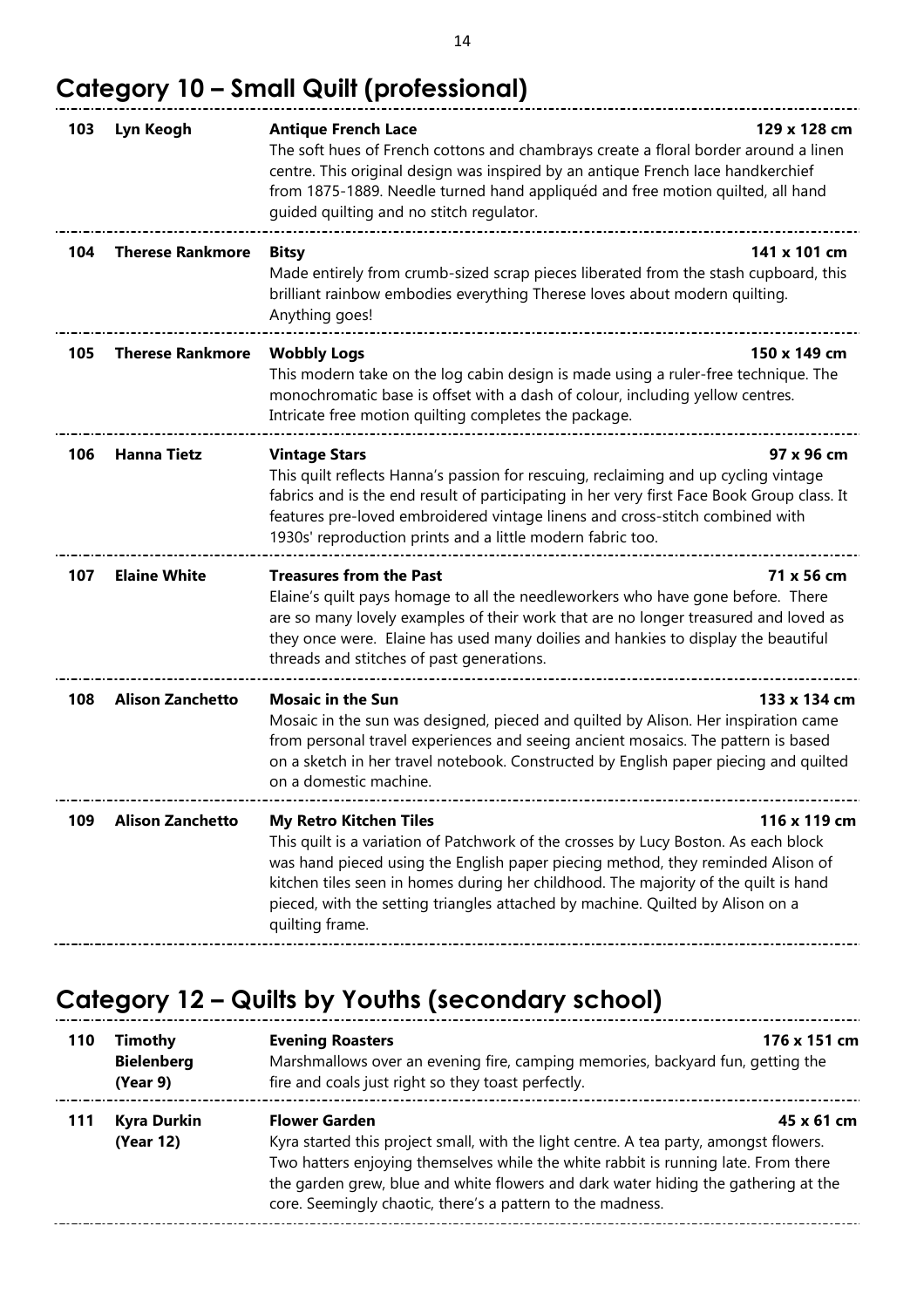### **Prize Winners**

#### **Category 1 – Challenge Quilt (open) – One Colour, Many Hues**

**1 st** 15, Bouncing Blues, Ian Brown

**2 nd** 18, Sunflower, Margaret Davies

**3 rd** 20, Girl with the Flame Red Hair, Valerie Merritt

#### **Category 2 – Mixed Media and Art Quilt (open)**

**1** 26, Beasts Alive, Margaret Donaldson **2 nd** 25, Rajasthan, Chris Cranston **3 rd** 27, Floriade #3, Dianne Firth Highly Commended: 29, Kantha Road Trip 2021, Kerry Moir **Highly Commended:** 30, *Bushwalk*, Carolyn Sullivan

#### **Category 3 – Group Quilt (open)**

1<sup>st</sup> 31, *Cabin in the Brindies*, Nicole Shipway

#### **Category 4 – Commercially Quilted Quilt (open)**

- 1<sup>st</sup> 46, Nested, Margaret McDonald Quilted by Susan Campbell Rowdy Flat Quilting
- **2 nd** 47, Flower Garden, Paulette Rigter Quilted by Dianne Challen of Dinky Di Quilting
- **3 rd** 45, Happy Birthday Kate, Katie Ley Quilted by Monika McKinlay of Make it Quilted
- **Highly Commended:** 42, Modern Mandalas, Liz Hendrickson Quilted by Dianne Challen of Dinky Di Quilting

### **Category 5 – Tiny Treasure Quilt (open)**

**1 st** 51, A Small Speck in Space, Valerie Merritt **2 nd** 52, Save Their Habitat, Wendy Saclier

### **Category 6 – Wearable Art (open)**

**1 st** 55, Red Boro memories, Helen Rose

- **2 nd** 54, Sashiko Jacket, Jan Hastings
- **3 rd** 56, My Jellyroll Blues, Donna Sunderland

### **Category 7 – Large Quilt (amateur)**

 **st** 71, Dance Hall, Ann Richardson **nd** 58, Not My Granny's Bloomers, Karen Brown **rd** 77, Autumn Lattice, Wendy Whitby **Highly Commended:** 65, Down the Rabbit Hole, Chased by

a Cat, Katie Ley

#### **Category 8 - Small Quilt (amateur)**

1<sup>st</sup> 78, Lace, Love and Not Forgotten, Dell Armistead **2 nd** 82, Margarita, Ann Richardson **3 rd** 80, For Sophia, Pam McNamara

### **Category 9 - Large Quilt (professional)**

**1 st** 92, Frida Kahlo, Helen Godden

- **2 nd** 87, Lockdown Lucy, Jenny Cook
- **3 rd** 99, Wyuna, Robyn Packham

### **Category 10 – Small Quilt (professional)**

- **1 st** 103, Antique French Lace, Lyn Keogh
- **2 nd** 109, My Retro Kitchen Tiles, Alison Zanchetto
- **3 rd** 105, Wobbly Logs, Therese Rankmore

#### **Category 12 – Quilts by Youths (years 7-12)**

**1 st** 110, Evening Roasters, Timothy Bielenberg **2 nd** 111, Flower Garden, Kyra Durkin

#### **SPECIAL AWARDS**

**Best of Show**  To be announced at the opening of the Exhibition

**Margaret Armistead Award** 

To be judged at the Exhibition

#### **Allan Armistead Award**

To be judged at the Exhibition

**Amateur Encouragement Award** 

25, *Rajasthan,* Chris Cranston

**School Student Encouragement Award**  111, *Flower Garden,* Kyra Durkin

**Novice Award**  73, Emerald City, Donna Russell

**Best Use of Colour**  58, Not My Granny's Bloomers, Karen Brown

**Retaining the Tradition**  103, Antique French Lace, Lyn Keogh

**Best Use of Embellishment**  92, Frida Kahlo, Helen Godden

### **Best Use of Appliqué**

103, Antique French Lace, Lyn Keogh

**Excellence in Hand Quilting** 

60, Jack's Quilt, Leah Clark-Vial

**Excellence in Machine Quilting (domestic)**  57, *Zig or Zag*, Ian Brown

**Excellence in Machine Quilting (mid-arm)**  103, Antique French Lace, Lyn Keogh **Excellence in Machine Quilting (moveable)**  97, Blooming Delightful, Clementine O'Sullivan Highly Commended: 90, My Parterre Garden, Debbie

Edwards

**Excellence in Modern Quilting**  97, Blooming Delightful, Clementine O'Sullivan **Best Use of Batik Fabric**  72, Blinded by the Light, Helen Rose

**Judge's Special Award**  26, Beasts Alive, Margaret Donaldson

**Hangers' Award**  To be decided on Hanging Day

**Viewers' Choice Award**  To be judged by viewers and awarded after the Exhibition